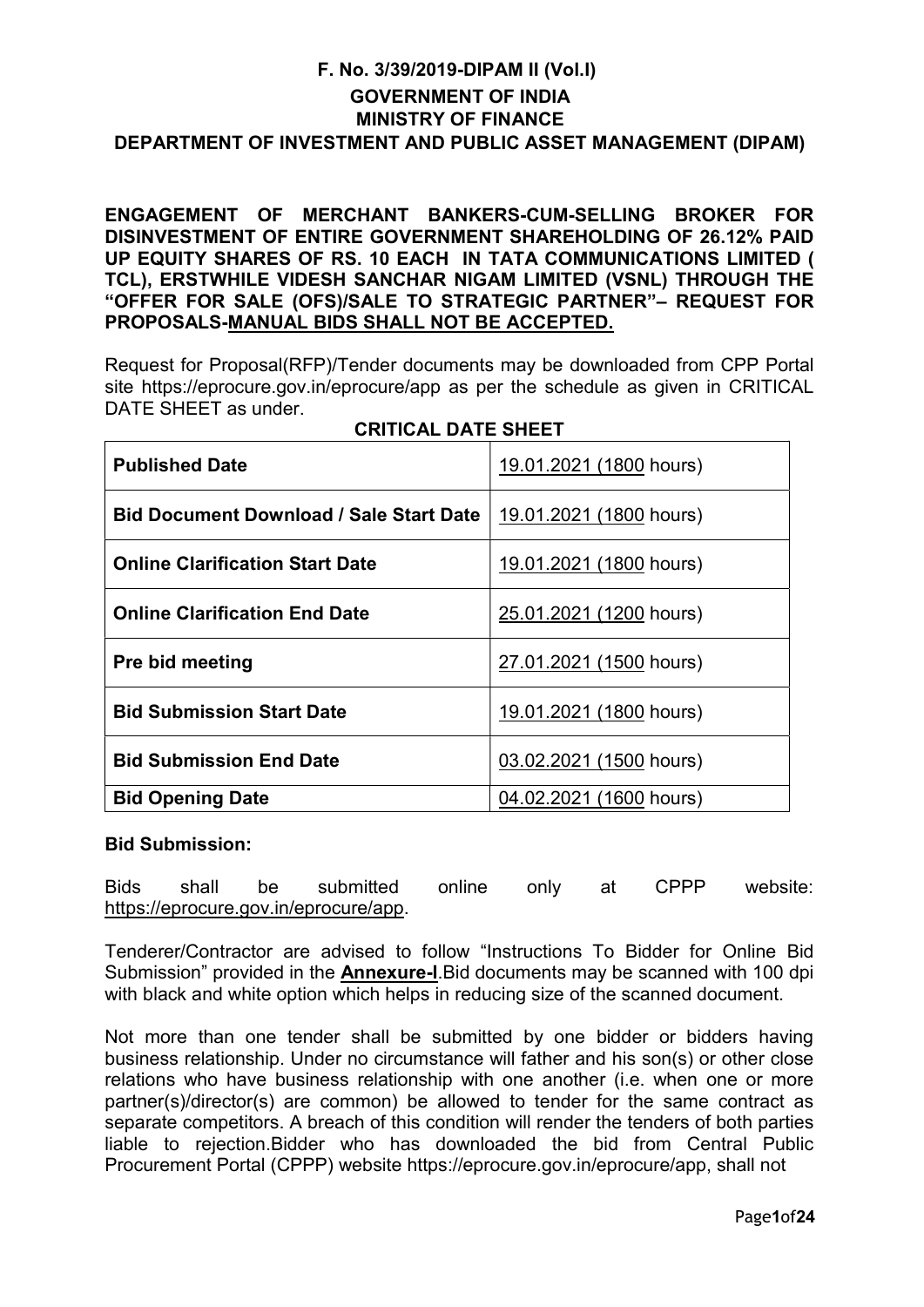tamper/modify the bid form including downloaded price bid template in any manner. In case if the same is found to be tempered/modified in any manner, bid will be completely rejected and EMD/ non-returnable Fee would be forfeited and bidder is liable to be banned from doing business with DIPAM.

Intending Bidders are advised to visit this website regularly till closing date of submission to keep themselves updated as any change/ modification in the 'Request for Proposal (RFP)' will be intimated through this website only by corrigendum / addendum/ amendment.

Bids will be opened as per date/time as mentioned in the RFP Critical Date Sheet. After online opening of Technical-Bid the results of their qualification as well Price-Bid opening will be intimated latter.

## 1. Introduction

1.1 VSNL, a Central Public Sector Enterprise was privatized in the year 2002 by disinvesting 25% shareholding along with transfer of management control to Panatone Finvest Limited, the Strategic Partner (SP), Subsequent to the strategic disinvestment, the name of the Company was changed to Tata Communications Limited (TCL). The Company is listed on the stock exchanges. More details about the company can be accessed from the website of the Company.

## 2. Proposal

2.1 The GoI intends to disinvest its entire shareholding of 26.12% paid up equity capital of TCL, through 'Offer for Sale (OFS) method of shares by promoters through the stock exchanges and thereafter to the Strategic Partner as per Securities and Exchange Board of India (SEBI) Rules and Regulations.

2.2 As per understanding with the SP, a part of the shareholding (to be decided later) will be offered through OFS mechanism and the balance, including any leftover portion in the OFS, will be offered to SP at OFS discovered priceand the SP will be obliged to buy the offered shares as per an agreement to be entered with the SP before launching the OFS. This will be subject to compliance of relevant applicable regulations and subject to approval of SEBI and other relevant authorities. The transaction is to be completed by  $20<sup>th</sup>$  March, 2021.

2.3 Proposals under the guidelines at para 5 hereunder are invited from reputed Category - I Merchant Bankers registered as such with SEBI and having valid license as stock broker in their name or in the name of their associate; either singly or as a consortium; with experience and expertise in public offerings in the capital market; to act as Merchant Banker and to assist & advise the Government in the process. The broking license is required to be valid till the completion of all activities relating to the OFS. Additionally, the Merchant Banker(s) or their associates would be required to act as 'Selling Broker' for the proposed OFS.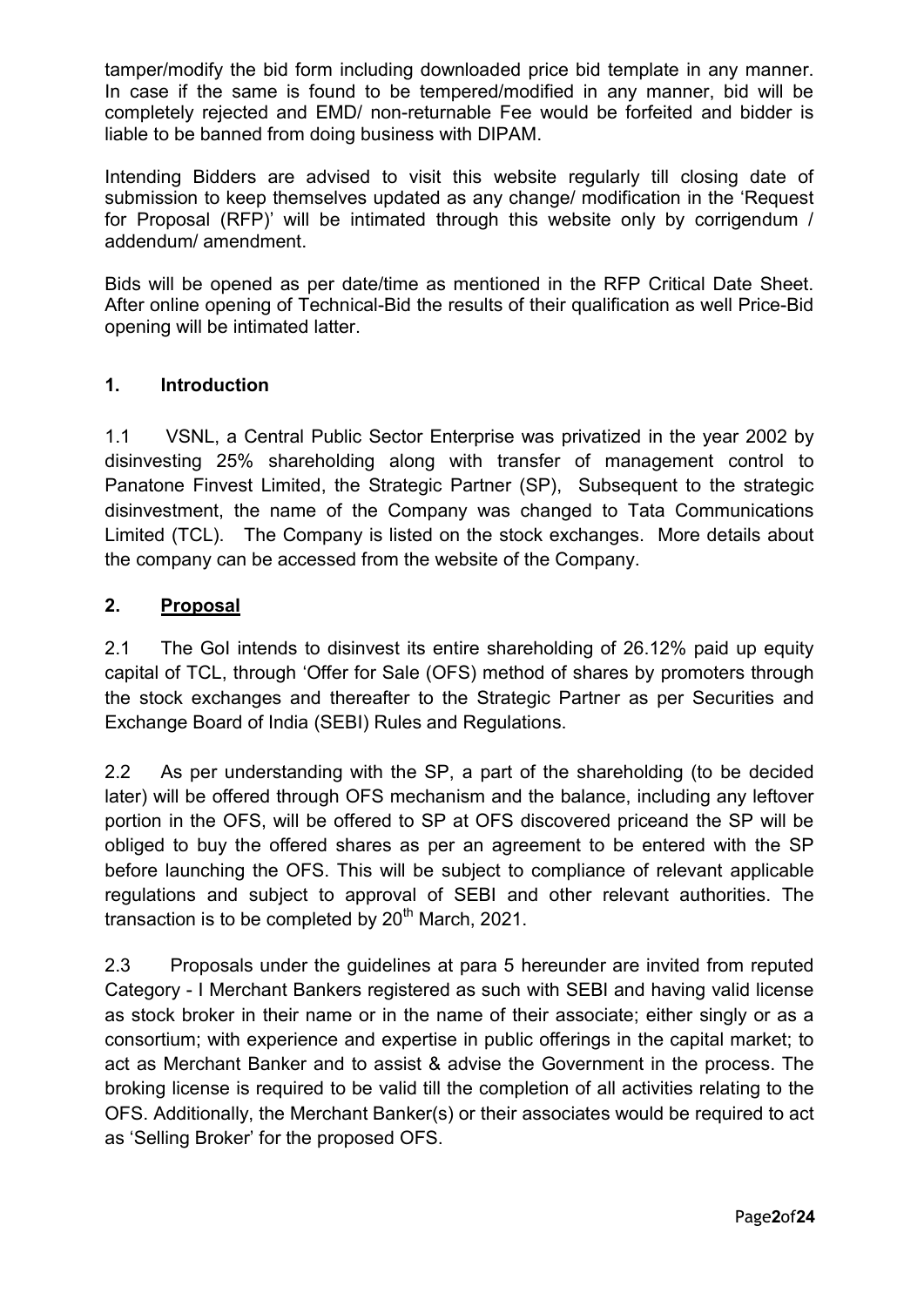## 3. Responsibilities of the "Merchant Banker"

3.1 The Merchant Banker will be required, inter alia, to undertake tasks related to all aspects of the OFS, including but not restricted to, as mentioned below:

- (i) Advise the GOI on the timing and the modalities of the "OFS".
- (ii) Drafting the timelines for completing the entire transaction relating to OFS as well as transfer of shares to the SP.
- (iii) Structure the "OFS" in conformity with the prevailing framework and Regulations/Guidelines of SEBI, the Stock Exchanges and Securities Contracts (Regulation) Act, 1956; Securities Contracts (Regulation) Rules, 1957; and Companies Act, 1956, and Companies Act 2013, and rules made under above statutes, etc.
- (iv) Assisting the GoI to obtain relevant exemptions from SEBI and other relevant authorities with respect to the OFS as well as transfer of shares to the SP
- (v) Government had entered into SPA/SHA with the SP at the time of strategic transaction in 2002; selling shares as per the proposal may require amendment to the SHA. The appointed MB would advise the Government in this regard.
- (vi) The SP had given an Open Offer at the time of strategic disinvestment in 2002; the present transaction including transfer of shares to the promoters namely the SP, is to be structured in a manner that it does not trigger open offer again. The appointed MB would advise the Government in this regard and also on any exemption from SEBI is required in the matter.
- (vii) The mandate would include completion of OFS as well as transfer of shares to SP immediately after the OFS as an off market transaction. If any exemptions are required from SEBI regarding cooling off period etc.; the appointed MB would advise the Government in the matter and also assist GoI to obtain the necessary exemption.
- (viii) Assisting in the drafting of the agreements relating to the transfer of shares to the SP.
- (ix) Assisting in the negotiations with the SP with relating to the transfer of shares.
- (x) Prepare the notice to be filed with the Stock Exchange(s) and complete all stipulated requirements & formalities of regulatory/ statutory authorities. Appropriate disclosure regarding the transaction, particularly offering the shares to the SP, the promoter, post OFS would be made in the notice.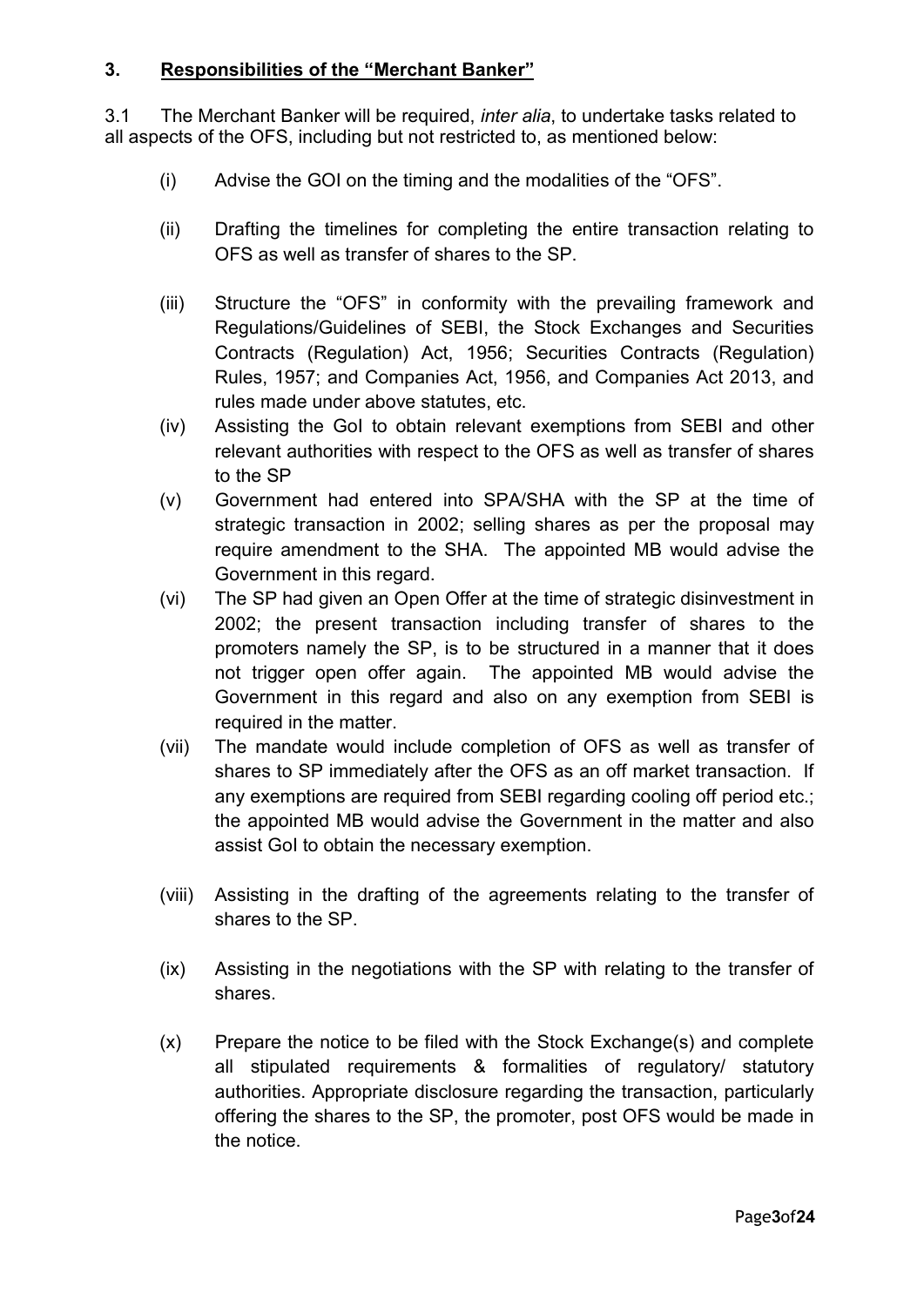- (xi) Filing of the notice with the Stock Exchange(s).
- (xii) Advise on the regulatory norms and assist in securing approval and exemptions, wherever necessary, from regulatory agencies such as SEBI, Stock Exchanges, RBI, FIPB, etc., if required.
- (xiii) Ensure best return to the Government.
- (xiv) Conduct market survey, domestic and international road shows to generate interest amongst prospective investors. Arrange meetings with the key investors, facilitate communication about the growth potential of the Company. All expenses in this regard will be borne by the Merchant Banker(s) except the tour expenses, if any, of Government and company officials.
- (xv) Undertake market research, assist in the pricing of the Issue, allocation of shares and provide after sale support, etc.
- (xvi) Perform all other responsibilities connected with the "OFS".
- (xvii) Prepare and approve the statutory advertisements for publication. The cost of the preparation will be borne by the Merchant Banker(s) and the cost of publication will be borne by the Government.
- (xviii) The appointed Merchant Banker(s) will also make the following payments:
	- i. NSE/BSE charges for use of software for the OFS;
	- ii. NSE/BSE transaction charges;
	- iii. SEBI fee.

(The payment would be reimbursed by DIPAM after successful completion of entire transaction.)

- (xix) Shall enter into the requisite agreements.
- (xiv) Ensure completion of all post issue related activities as laid down in the SEBI Regulations, and NSE and/or BSE rules.
- (xv) Rendering such other assistance as may be required in connection with the OFS.
- (xvi) To act as Seller Broker(s).
- (xvii) Transfer of shares on offer to the designated stock exchange or the clearing corporation.
- (xviii) Transfer of funds and/ or the unsold shares to Government account on completion of the transaction.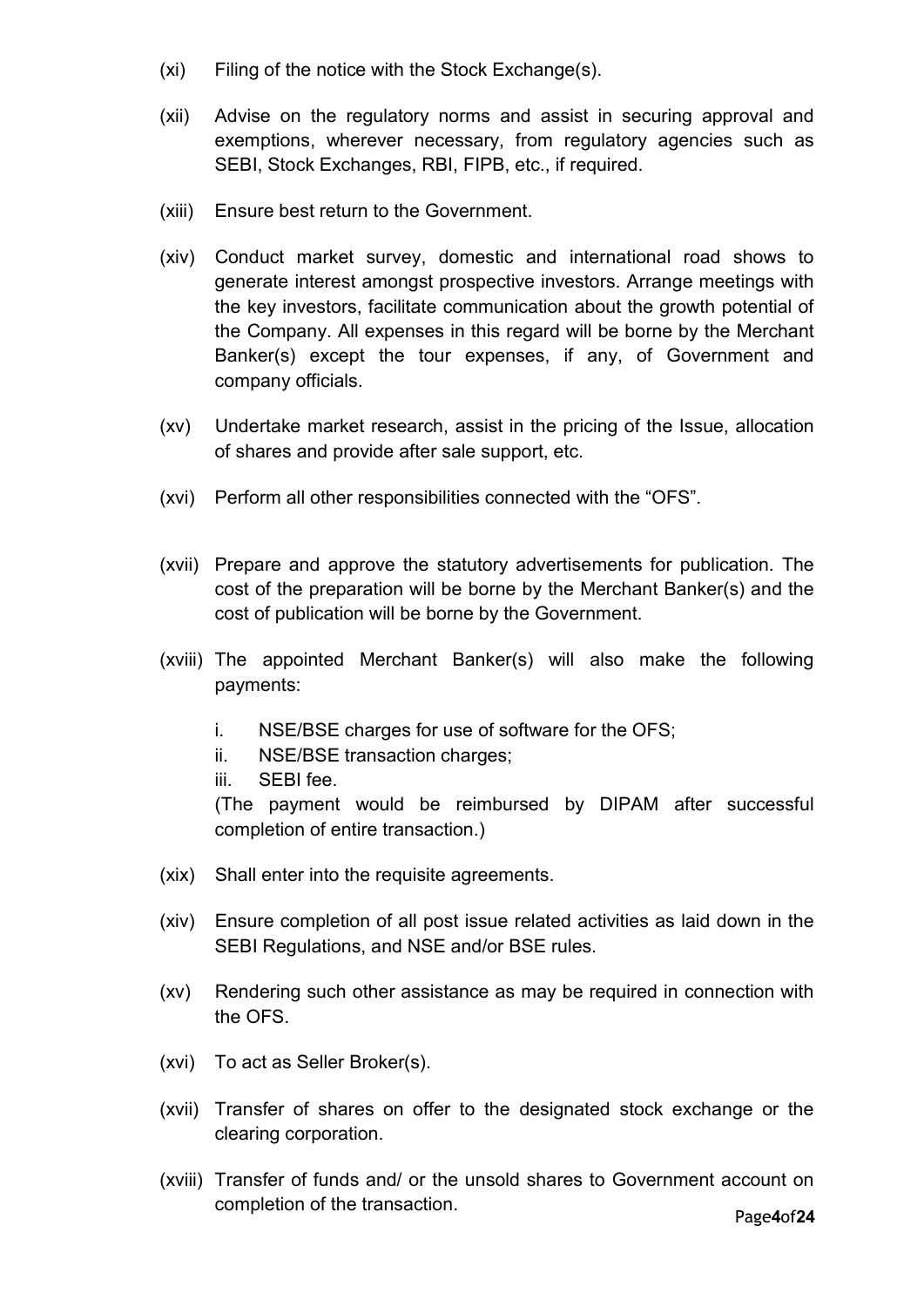- (xix) After completion of the OFS transaction render such assistance as may be required in connection with allotment of shares to employees.
- (xx) Assisting the GoI in obtaining exemptions/approvals from various other authorities including CCI with respect to the transaction.
- (xxi) Advising on various issues that may arise during the course of the transaction relating to the OFS as well as the transfer of shares to the SP.
- (xxii) At all times, the selection Merchant Bankers shall work closely with the Company as well as other advisors appointed by the Government .

## 4. Accountability

In order to ensure best returns to the Government the selected bankers will be required to comply with the following conditions emerging from the responsibilities listed in clause 3 above:

- 4.1 Within 7 (seven) days from the date of issue of the appointment letter each of the selected bankers will submit to the concerned DIPAM officer:
	- a) separate list of investors of both domestic and international investors, (indicating name and address) to be approached by each of the selected bankers respectively for the OFS;
	- b) details of inter-se allocation of responsibilities ("Inter-Se") in relation to the OFS, amongst the merchant bankers and/ or their affiliates. The Inter-Se submitted by the selected bankers shall be evaluated by DIPAM and they may be required to make certain alterations and resubmit the Inter-Se. The Revised Inter-Se should be submitted to DIPAM within 2 days of finalization of the revisions in the Inter-Se with DIPAM. The revised Inter-Se, upon formal acceptance by DIPAM, shall become final and binding, Inter-Se of Action which the merchant banker would be required to implement;
	- c) a detailed strategy for reaching out to the retail investors so as to create awareness about retail participation in the OFS.
	- d) a "Plan of Action" on each responsibility and tasks to be undertaken by the selected bankers as a merchant banker in connection with the captioned OFS including but not limited to all the tasks as specified hereunder. The Plan of Action submitted by the selected bankers shall be evaluated by DIPAM and they may be required to make certain alterations and resubmit the Plan. The Revised Plan of Action should be submitted to DIPAM within 2 days of finalization of the revisions in the Plan of Action with DIPAM. The revised Plan of Action, upon formal acceptance by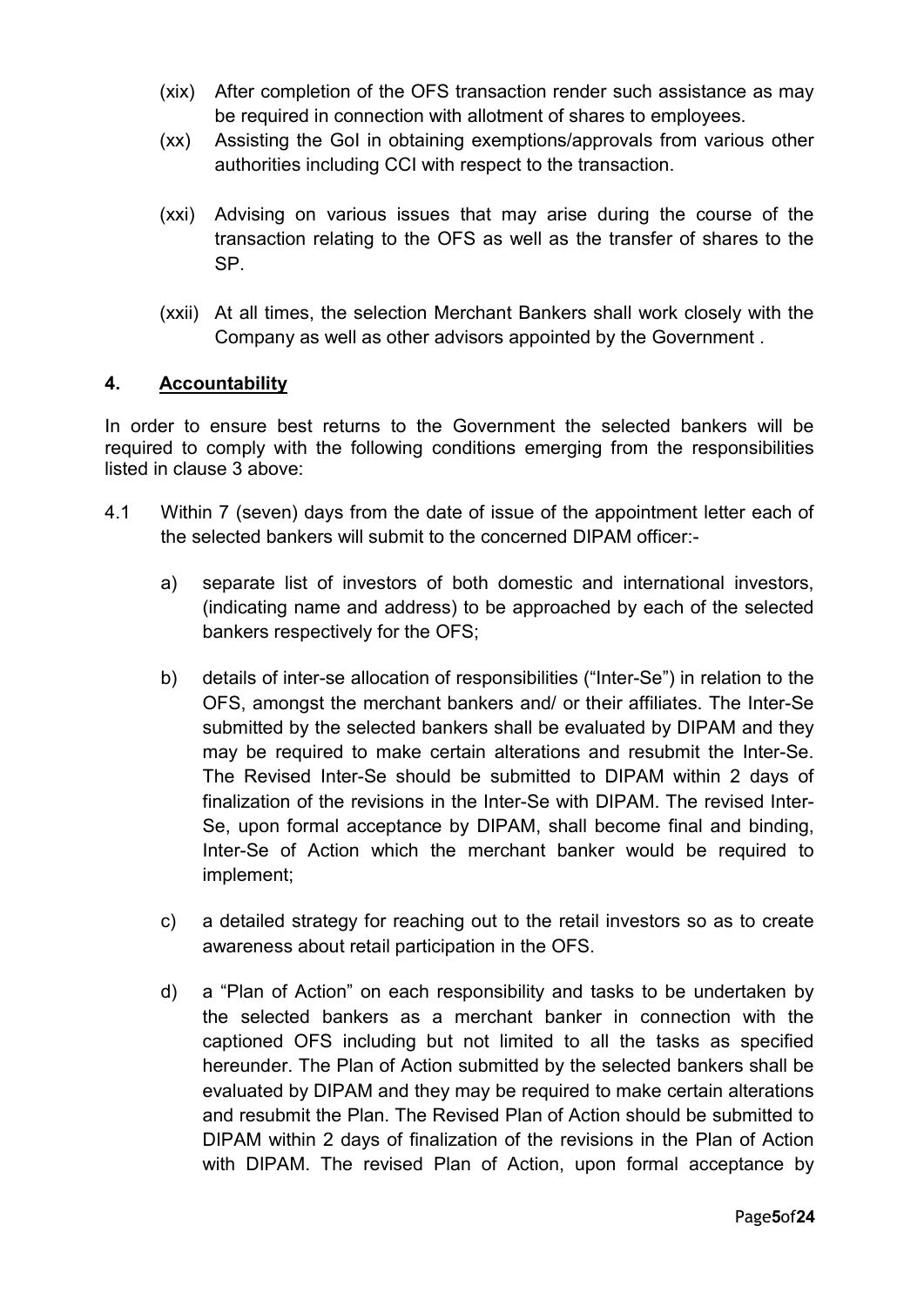DIPAM, shall become final and binding Plan of Action which the merchant banker would be required to implement.

4.2 The selected bankers will be required to provide regular updates as decided by DIPAM, regarding the progress made on the final Plan of Action (as referred above) and the tasks undertaken (including follow-ups done) etc during the preceding period and the course of action for the period after the day this update is being given.

4.3 The selected bankers will be required to submit post the domestic and international investor meetings book building of the investors with likely volume and likely price based on latest interaction and response of the fund managers.

4.4 The selected bankers will be required to advise DIPAM on the proper and optimum timing and best floor price for the OFS (apart from other tasks in relation to OFS). Further, any decisions of the DIPAM, GOI or the working group regarding the captioned OFS (including pricing and timing) shall be kept confidential by the selected bankers and during the course of the OFS they shall not opine to anyone else (including proposed investors) on the correctness of any decisions of DIPAM or GOI on the captioned OFS (including specifically with regard to pricing or timing).

4.5 The selected bankers will be required to ensure media management and PR so as to generate adequate publicity for the OFS within the realms as permitted by Securities and Exchange Board of India.

4.6 Further, after the closure of OFS, within 10 days of the T day (T day being the OFS trading date), the selected bankers will be required to submit a self appraisal on the Final Plan of Action that DIPAM had accepted. DIPAM shall also evaluate the bankers performance based on the Final Plan of Action and self appraisal sent by the selected bankers, which shall be taken into consideration by DIPAM for future assignments

4.7 The Government will select and appoint upto Two(2) Merchant Banker(s) with requisite experience in Public Offerings, who together will form a team. The number of Merchant Bankers shall be decided at the time of appointment.

# 5. Eligibility

5.1 Bidders should have handled and completed at least one domestic equity issue (Initial Public Offering or Further Public Offering or OFS) of the size of Rs 1000 crore or more during the period from 01.01.2018 to 31.12.2020.

5.2 The Government has prescribed guidelines for qualifications for Merchant Bankers for disinvestment process, enclosed at Annexure-II. The interested bidders shall ensure that there is no conflict of interests defined in O.M. No.5/3/2011-Policy dated  $8<sup>th</sup>$  June, 2011. In this regard, the interested bidders fulfilling eligibility criteria mentioned in paragraph 5.1 above are advised to go through the guidelines and if eligible, furnish the following certificate as a part of the Proposal: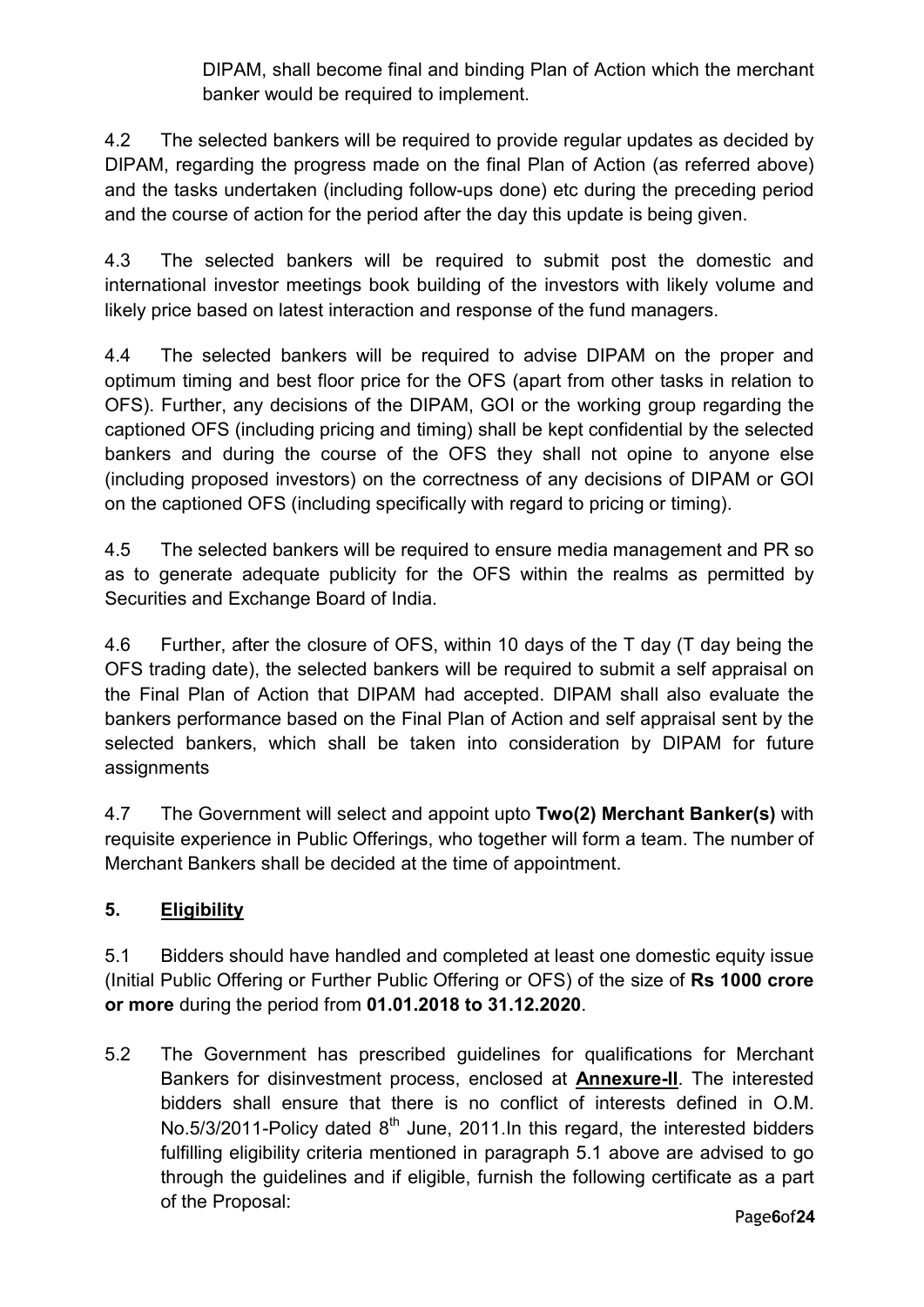"We certify that there has been no conviction by a Court of Law or indictment/adverse order by a regulatory authority for a grave offence against us or any of our sister concern(s). It is further certified that there is no investigation pending against us or our sister concern(s) or the CEO, Directors/Managers/ Employees of our concern or of our sister concern(s). It is certified that no conflict of interest as defined in O.M. No.5/3/2011-Policy dated  $8<sup>th</sup>$  June, 2011 exists as on date and if in future such a conflict of interest arises, we will intimate the same to the Government of India/ Company.

Further, we certify that as on the date we are not advising or acting on behalf of or associated with any other person or entity (including any company, partnership, proprietary concern or individual or an HUF or association of persons or body of individuals) which is engaged in the same line of business as that of the Company (being disinvested), in respect of any transaction of same nature as the transaction for which the Government and/or the Company (being disinvested) is proposing to select the Merchant Banker(s), except for the list of the mandates, duly signed by us, in the same line of business and for the same type of transaction, as enclosed.

Further, we certify and undertake that for a period commencing from the date of our appointment (if so appointed) as the Merchant Banker(s) till the completion of the transaction, we shall keep the Government/CPSE informed of any mandate/contracts entered into, to advise or act on behalf of or associate ourselves with, any other person or entity (including any company, partnership, proprietary concern or individual or an HUF or association of persons or body of individuals) which is engaged in the same line of business as that of the Company being disinvested , in respect of any transaction of same nature as the transaction in respect of which we have been appointed as the Merchant Banker(s)."

Note: The certificate should be signed by the authorized signatory of the Bidder. The content of the certificate must not be changed. Clarification, if any, may be provided separately.

## 6. Submission of Proposal:

- 6.1 Proposals are required to be submitted as per the following directions:
	- (i) Cover 1(Online):containing the following:
		- (a) The bank draft/pay order/digital payment (to be credited to Govt. Account No. 34663044146; IFSC: SBIN0000625, SBI, Central Secretariat Branch, New Delhi by using Inter Bank RTGS Code R42)of Rs. 1,00,000 (Rupees One Lakh only) payable at New Delhi in favour of Pay & Accounts Officers, DIPAM, as non- refundable fee. In case of digital payment, a proof of the same may be attached with the bid;
		- (b) Certificate, duly signed by the authorized signatory of the bidder as per paragraph 5.2 ;
		- (c) Certificate of unconditional bid in format at Annexure-III;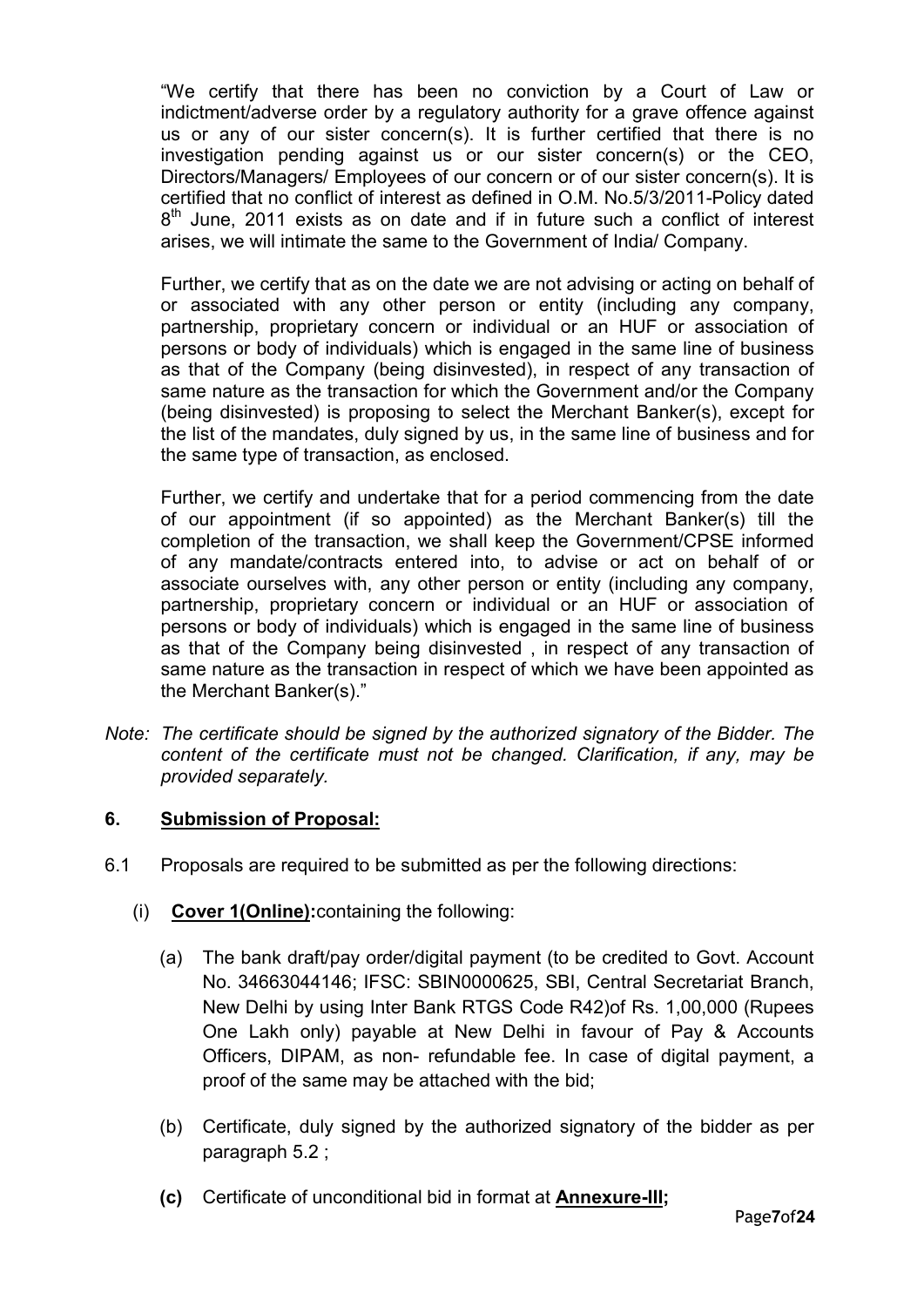- (d) Authority letter authorizing the person of the bidder to sign the proposal and other documents ;
- (e) Copy of the valid certificate of Category I Merchant Banker issued by SEBI ;
- (f) Copy of valid broking license issued by SEBI ; and
- (g) Willingness of the broker to act as a selling broker for the OFS transaction.
- (h) RFP conditions acceptance Letter as per Annexure-IV;
- (ii) Cover 2(Online):containing the technical bid as per format in paragraph 6.4, to be opened in the presence of the bidders as per critical date sheet. The bidders are also required to send technical bid through soft copy to DIPAM after the opening of the bids.
- (iii) Cover 3(Online):containing the Financial Bid that should be submitted in the BoQ format provided online along with the tender document to be opened only after the presentations and of only those parties who qualify in the technical bid. The bids will be opened in the presence of the bidders (who are technically qualified based on presentations) immediately after the presentations. Bids with conditionality will be summarily rejected.

6.2 Bids shall be uploaded online to CPP portal before bid submission end date/time as per critical date sheet mentioned above. The Proposals will be opened by the Bid - Opening Committee in the presence of the bidders as per critical date sheet, through video conferencing and otherwise in the Committee Room No. 421, DIPAM, 4th Floor, Block 14, CGO Complex, Lodhi Road, New Delhi.

6.3 The Government reserves the sole right to accept or reject any or all Proposals thus received without assigning any reasons thereof.

## 6.4. Proposal Format:

The Proposals are to be submitted in detail as indicated in the following Sections. The weightage for evaluation of the Merchant Banker in respect of each criterion has been indicated against each Section.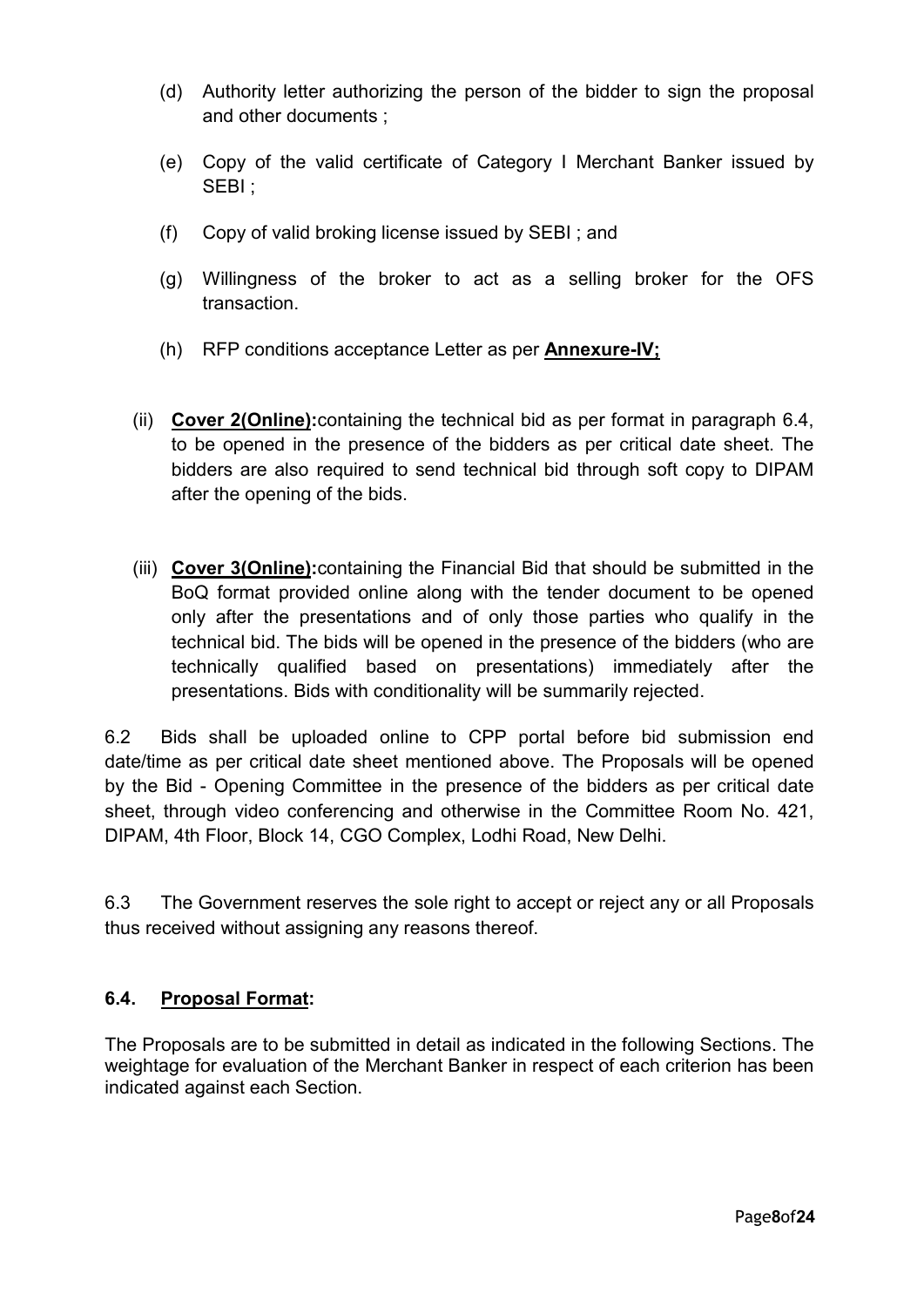## Section (A):Experience and Capabilities in handling transactions as Merchant Banker(s)/ Global Coordinators from 01<sup>st</sup> January, 2018 to 31<sup>st</sup> December, 2020 (Weightage for evaluation: 15/100)

(i) Profile of the organization with full particulars of the constitution, ownership and business activities of the prospective Merchant Banker(s) (Bidder).

In case of consortium bids, the particulars of the coordinating firm having the principal responsibility for the mandate (Consortium Leader) as well as those of other partners may be furnished along with letters of acceptance from each partner. The responsibility of the consortium bidders shall be 'joint' and 'several'.

- Note: 1. Consortium will be treated as one party and in case of selection, only consortium leader's name will appear in the documents like the Notice to the Stock Exchanges.
	- 2. The partners of one consortium are precluded from participating in the bid, as a partner to another consortium.
- (ii) Unabridged Annual Reports or audited financial accounts for the last three years of the firm submitting the Proposal and of each consortium partner, if applicable.
- (iii) Details of all pending litigation and contingent liabilities, if any should be indicated. Details of past conviction and pending litigation against sponsors/ partners, Directors, etc., if any, and areas of possible conflicts of interest may also be indicated.

Note: In case of consortia, similar details of each proposed partner will be required.

- (iv) Details of Domestic and International Equity Offerings managed as Book Running Lead Managers, in respect of issue size of Rs 1000 crore or more, to be furnished in the format given in Annexure-V.
- (v) Equity sales and distribution capacity with demonstrable capability of selling Indian Issues in particular, Asian equity and global equity; along with distribution network and broking capability may be furnished.

## Section (B): Past Performance with DIPAM (In offer for sale or fresh issue in conjunction with offer for sale by way of IPO/FPO/OFS with effect from 01st January, 2018) (Weightage for evaluation: 10/100)

- (i) The Merchant Bankers would be evaluated on the number of applications and the Issue amount procured by them for various Issues in which the DIPAM also divested GOI shareholding.
- (ii) The quality of deal team and its ability to handle the issues that had arisen during the transactions.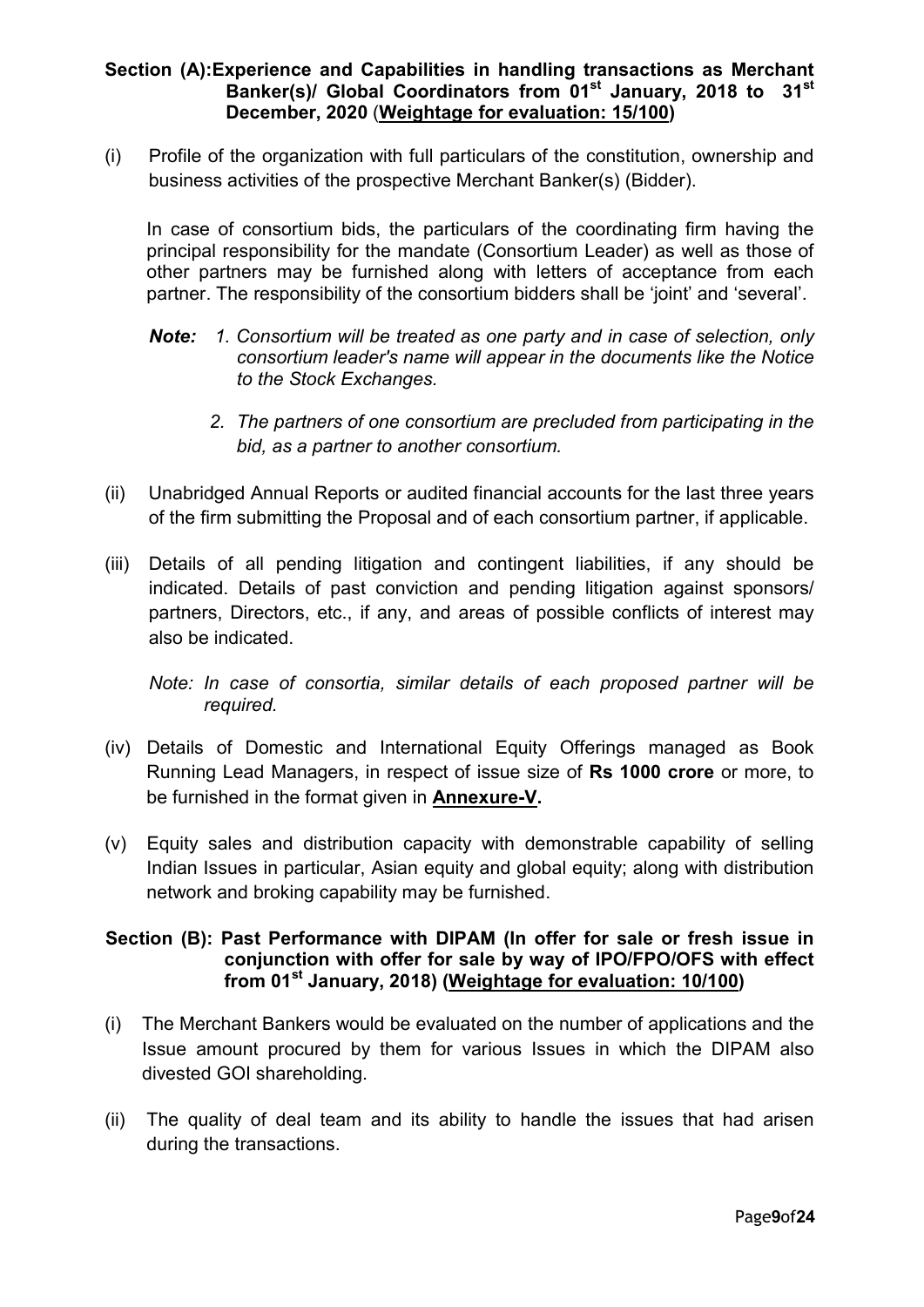- (iii) Understanding of the regulatory framework by the deal team and the time frame and quality of response to the queries of DIPAM/ Company.
- Note: The Merchant Bankers who have not worked on any assignment in the past with the DIPAM would be evaluated on all parameters except Section B above and would be awarded marks out of 90 instead of 100 and then proportionately increased to a scale of 100 so that they are neither at an advantage nor at a disadvantage.

## Section (C): Sector Expertise, Experience and Understanding of Telecommunication Industry (TCL).(Weightage for evaluation: 20/100)

- (i) Indicate work done in the areas of Telecommunication sector, including Tata Communication Limited like studies or research undertaken.
- (ii) Exhibit strength/expertise in the areas of Department of Telecommunication, Ministry of Communication & IT sector, including TCL, if any.
- (iii) The Public Offerings handled during the period from 01.01.2018 to 31.12.2020in the area of—Department of Telecommunication, Ministry of Communication & IT sector, including TCL.
- (iv) Research Reports done on the companies operating in areas of Department of Telecommunication, Ministry of Communication & ITsector, including TCL.
- (v) SWOT analysis of Tata Communication Limited (TCL).

## Section (D): Deal Team Qualification and Manpower Commitment to the Deal (Weightage for evaluation: 10/100)

Details of the core team that will be handling the proposed issue, their status in the organization, their background, qualification, experience and present addresses, telephone numbers– office, residence, mobile, email, etc. – hands-on experience should be furnished. Separately, similar details in respect of the supervisory team may be indicated.

Details of other professionals who would provide back-up support may also be indicated separately.

An undertaking is also to be given that if during the process, any of the core team members is not available due to resignation, etc., another person of similar qualification and experience would be made available with concurrence of the Government.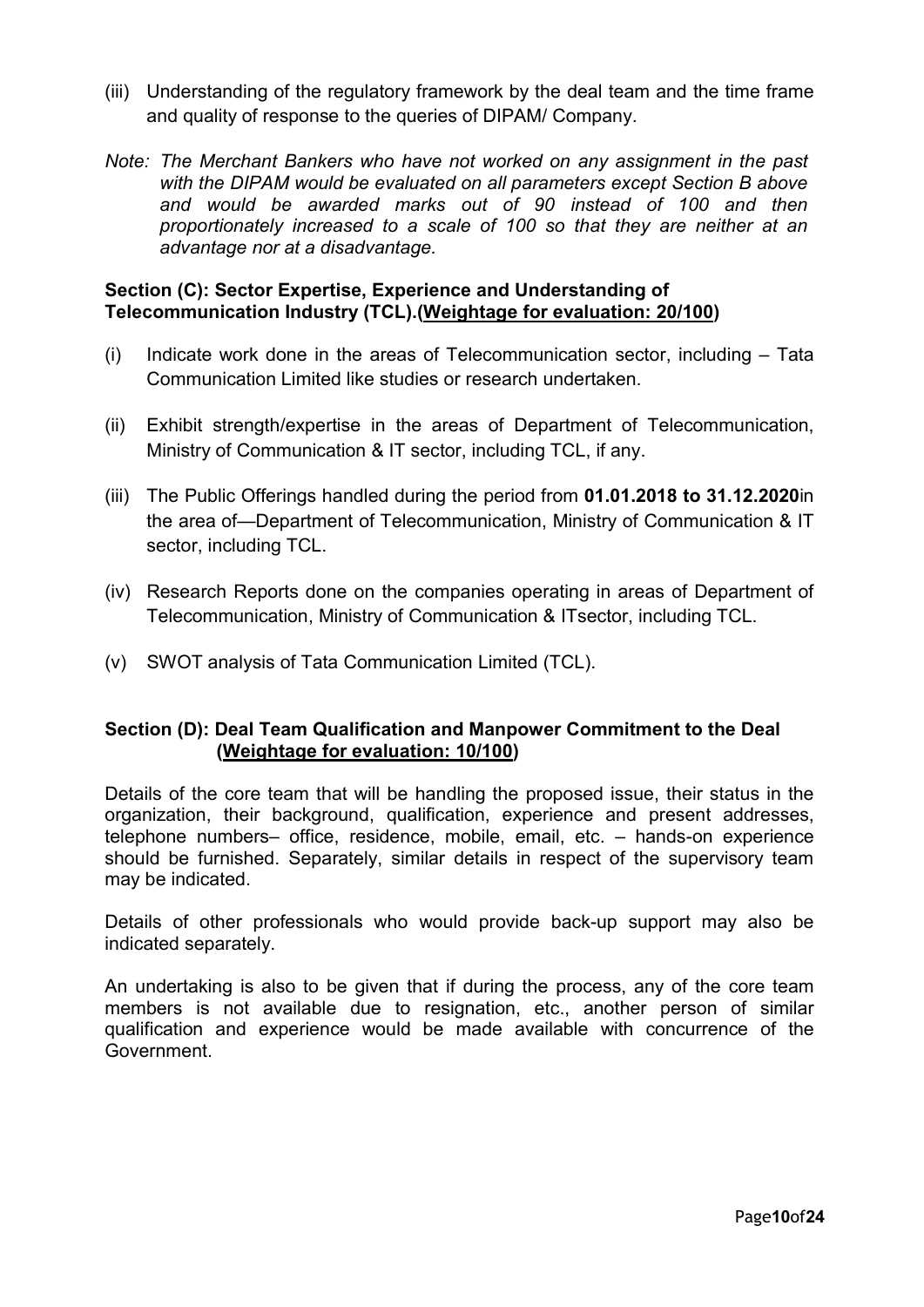## Section (E): Marketing strategy and Post Issue Market Support (Weightage for evaluation: 15/100)

- (i) Strategy for marketing and identification of target investor groups.
- (ii) Proposed Road Show venues and reasons for suggesting the same and the level of Merchant Banker representation, who will travel on the domestic and international road shows.
- (iii) Demand analysis and aspects influencing demand.
- (iv) Commitment(s), which may act either as a constraint, or as a conflicting interest, to your involvement in the proposed OFS.
- (v) Details of the valuation methodology to be followed in determining the price of the "OFS".
- (vi) Indicate realistic time schedule for launching the proposed "OFS" with break-up of all activities to be undertaken by various agencies involved in the process.

## Section (F): Local presence and commitment to India and strength in drawing Retail Investor participation(Weightage for evaluation:15/100)

A brief note evidencing the Bidders presence in India in both qualitative and quantifiable terms with specific reference to research teams and details of available infrastructure may be furnished. The details shall include manpower deployed in the investment banking (equity segment), offices in India and other relevant information. The distribution network strength to elicit maximum retail participation should be indicated.

#### Section (G): Global Presence and Distribution Capabilities (Weightage for evaluation: 10/100)

- (i) Indicate global network and distribution strength.
- (ii) The funds mobilized from international investors for Equity Public Offerings in India during the period from 01.01.2018 to 31.12.2020.
- (iii) The understanding and relationship with international institutional investors.

## Section (H): Research Capability(Weightage for evaluation: 5/100)

Research strength in the country, sector, region and world, based on rating as established by independent global surveys- Details should be given relating to research capabilities, experience and background of the research team.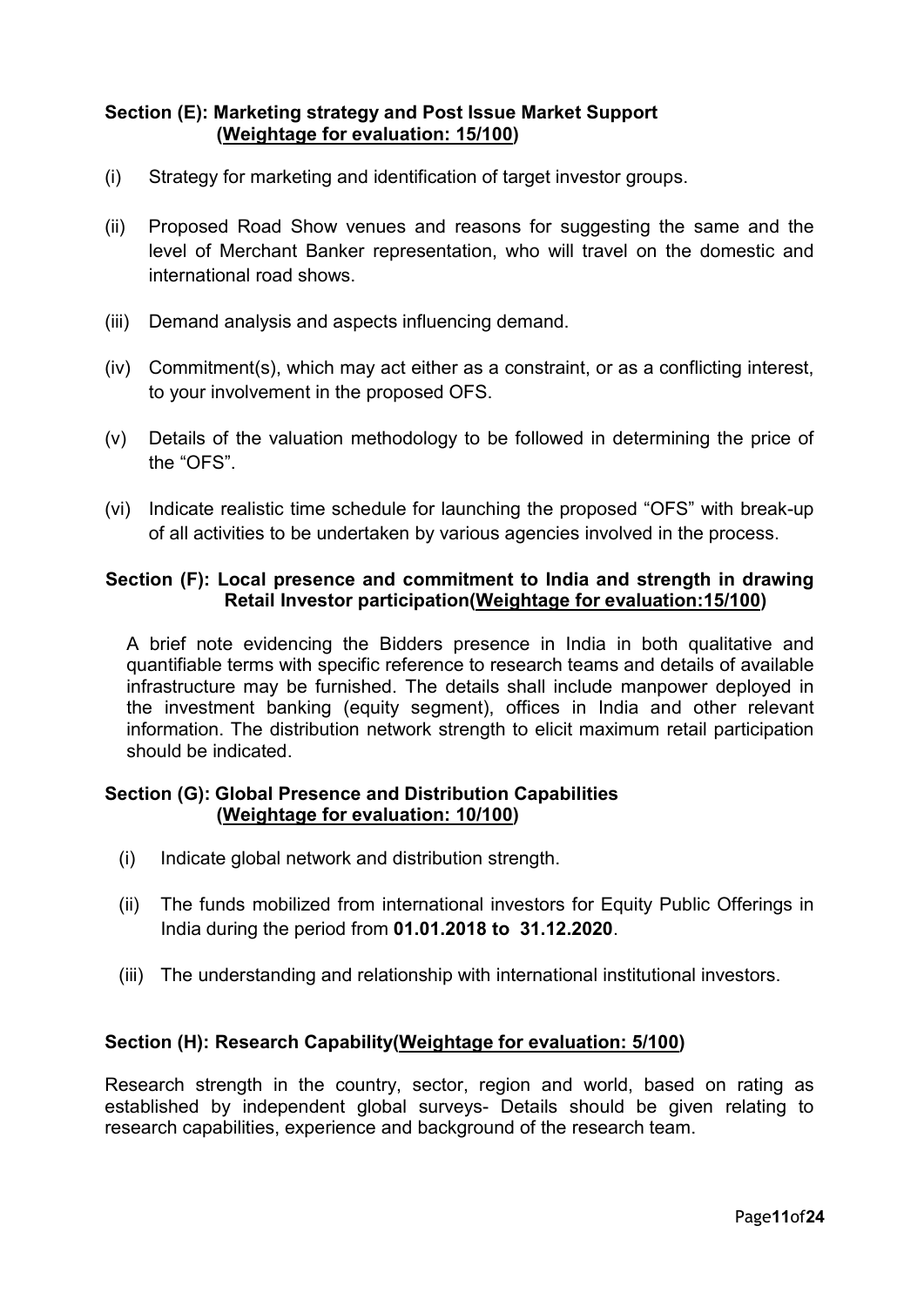6.5 The complete information sought above with any additional information considered necessary by the Bidder as a part of the Proposal, should be sent (maximum of 10 pages in font size 12) to the officer mentioned in para 10.1.

## 7. Procedure for Selection of the Merchant Banker(s)

7.1 Qualified interested Bidders would be required to make a presentation of their credentials, in the format prescribed in paragraph 6.4 above, for the proposed transaction, before an Inter-Ministerial Group (IMG) through VC, covering the areas/criteria listed above, and to furnish one copy of the presentation immediately thereafter through email/hard copy to the officer mentioned in para turn below. The date, time and venue of the presentation will be posted on the website of DIPAM (https://dipam.gov.in) in due course. Only the Team Leader of the Core Team shall make the presentation.

7.2 The IMG would evaluate the Bidders on the criteria mentioned in paragraph 6.4 above based on their presentation and Proposals received and shortlist them for the purpose of opening of their Financial Bids. Only the parties scoring pre-determined marks/ score out of 100, which will be technically shortlisted and QCBS with 70% weightage for technical and 30% for financial to be applied. The Selection committee will open the financial bids of only shortlisted applicants.

7.3 After the short-listing of Bidders based on their presentations, the IMG would open the Financial Bids of only the short-listed Bidders. The short-listed bidders, if they so desire, may remain present at the time of opening of the financial bids. The marks scored by the short-listed bidders will be announced before opening of the financial bids. The date and time of opening of the financial bids would be announced at the time of the presentations.

7.4 The marks scored by the short-listed bidders in the technical evaluation will then be given a weightage of 70. Similarly, the financial bids of the short listed bidders will be given a weightage of 30. The combined score of technical and financial bids on QCCBS will determine the H1, H2, H3 and so on.

7.5 The party scoring the highest points/ marks (H1) based on the above principles would be eligible to be appointed as one of the Merchant Bankers for the transaction in addition to other qualified Merchant Bankers. The other technically qualified Merchant Bankers ranked as H2, H3 and so on, in that order, till the required number of Merchant Bankers are reached from the list, would be asked whether they would be willing to work on a team basis for the fee quoted by H1 which is the fee for entire team as a whole .The selected Merchant Bankers would be asked to accept the fees quoted by H1 and the parties who so accept the fees quoted by H1 will also be appointed jointly with H1 as per the requirement. The fee quoted by H1 would be shared equally among all the appointed Merchant Bankers. Government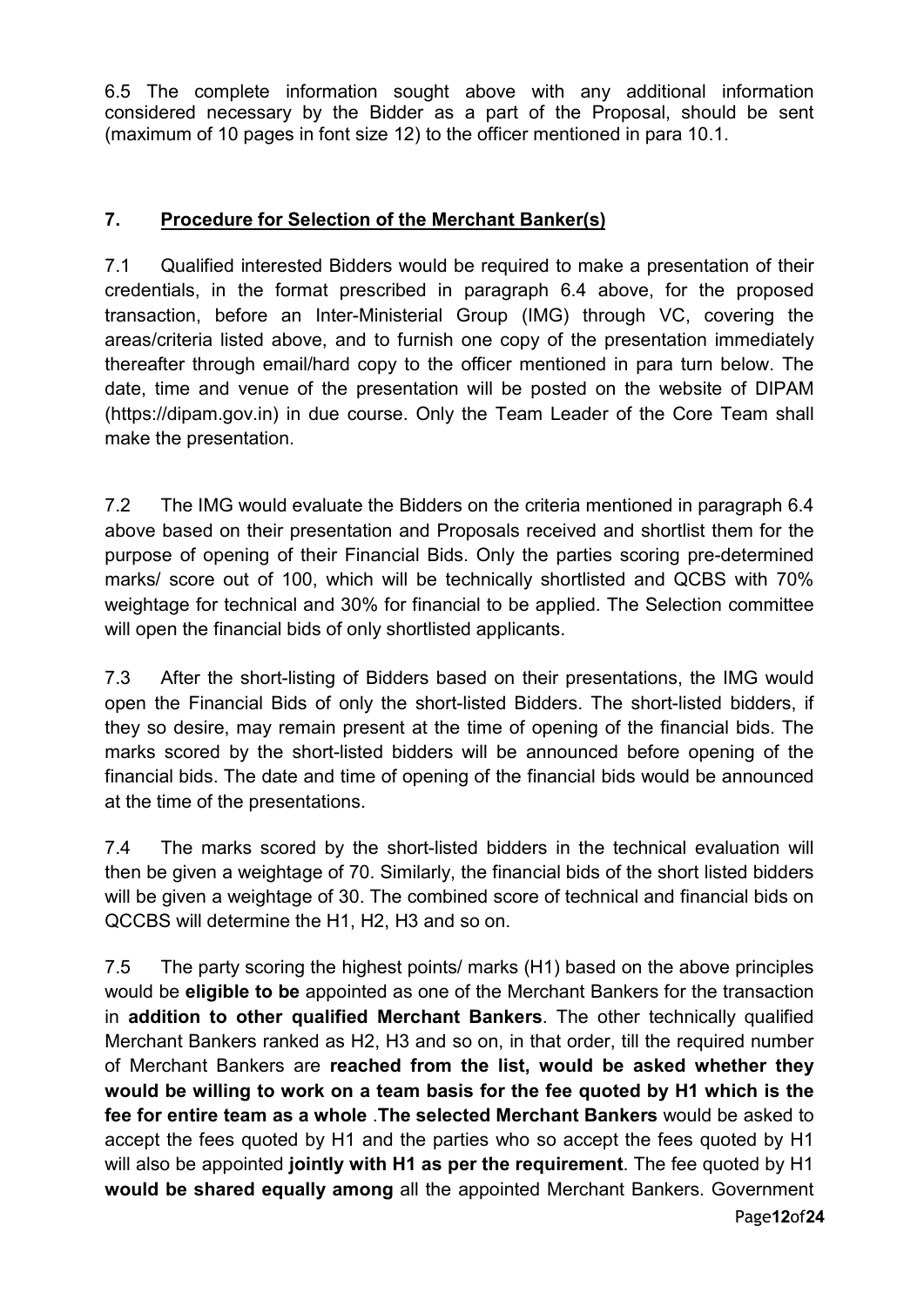may consider selecting lesser number of Bidders for appointment as Merchant Bankers.

7.6 However, if any Merchant Banker selected on this basis has quoted a lower fee than that quoted by H1, such Merchant Banker will get a fee equal to the fee quoted by him divided by the number of Merchant Bankers appointed for the transaction. But the expenses to be incurred by the appointed Merchant Bankers on items as mentioned in para 3.1 (Except for 3.1 (xii) which would be reimbursed by DIPAM after successful completion of each tranche on submission of the invoice. Successful completion of a transaction would mean that the base size in the OFS tranche for the public has been completely subscribed) above would be **equally shared** by all the Merchant Bankers.

7.7 The selected Bidders will work as a team and be called Merchant Bankers.

## 8. Requirements for Financial Bids

8.1 The Bidder is required to quote a lump sum fee in INR (in a sealed envelope) for the transaction. The fee quoted by the Bidder should be exclusive of the applicable Goods and Services Tax (GST).The fee alongwith applicable GST (as per the invoice/bill submitted by Merchant Bankers) would be paid by the Government of India to the appointed Merchant Bankers after deducting applicable Tax at Source (TDS) under the Goods and Services Tax (GST) Act.

8.2 The fee quoted should be minimum Re.1.00 (Rupee one) or in multiples of Re.1.00 (Rupee one), failing which the financial bid would be rejected. The different taxes should be indicated separately while raising the bills for payment of fee. All bills are to be raised in INR and will be payable in INR only after successful and satisfactory closure of the transaction. The OFS would be done in one or two (max.) tranches, depending on the market conditions. Pro-rata payment would be made to the merchant bankers (limiting to the financial bid).

8.3 The fee quoted should be unconditional and inclusive of the expenditure to be incurred on the work mentioned in paragraph 3.1 above excluding para 3.1 (xii). Engagement as Merchant Bankers for the transaction would be valid for two (2) years and would begin from the date of appointment letter issued by DIPAM.

8.4 The Bidders may quote **a drop dead fee**, if any, payable by the Government in case of calling off of the transaction by the Government after initiation of the process by the Bidder. The drop dead fee would only be applicable in case the Bidder has held at least one round of investor meetings (roadshow) both domestic and international to solicit interest in the OFS of the firm. The lowest drop dead fee quoted by any of the finally selected Bidders would be treated as drop dead fee payable by the Government and be shared equally by all the Bidders. Drop dead fee will not be a criterion in determining the H1 Bidder.

8.5 The Bidders will be liable to pay taxes applicable as per law.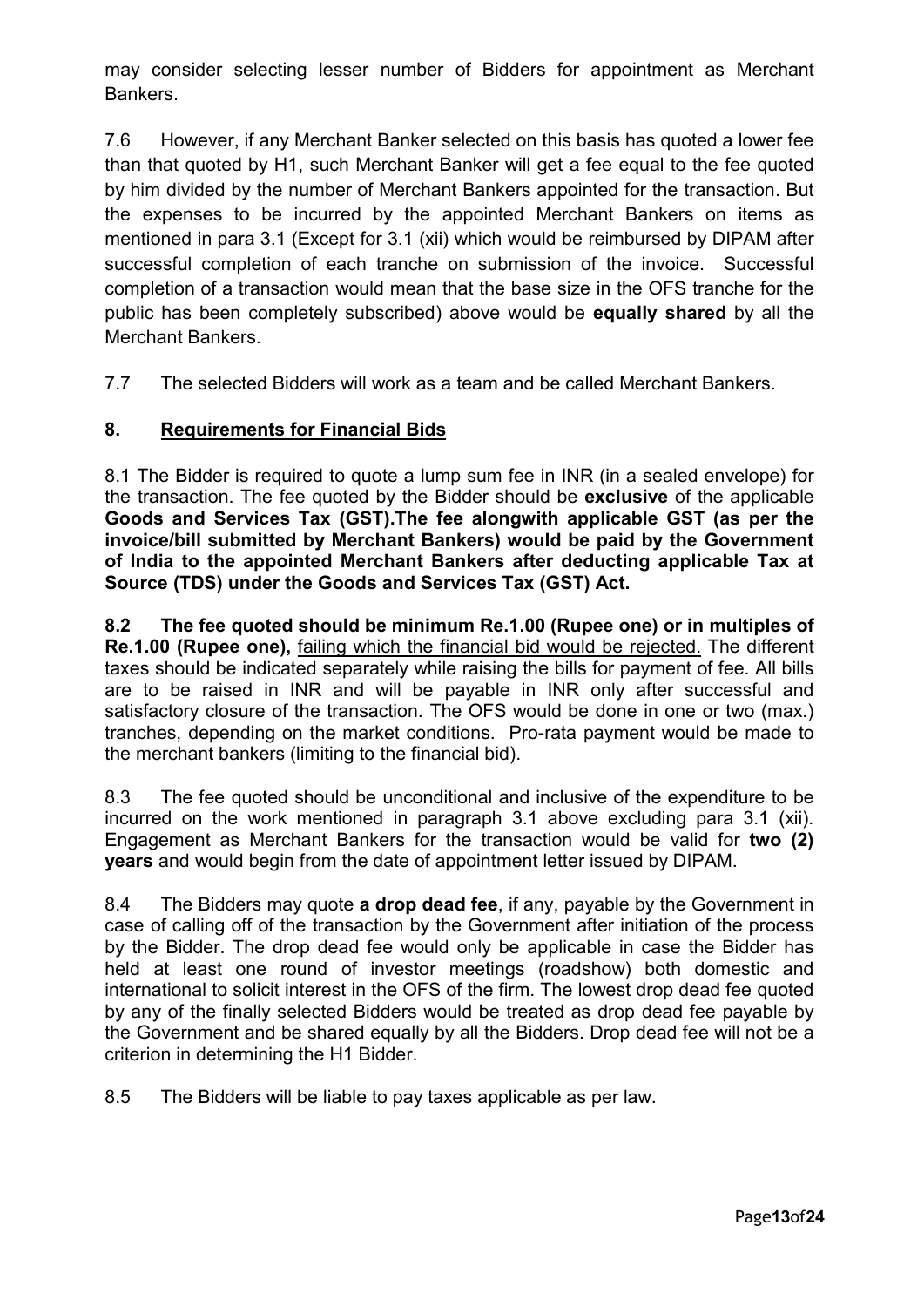## 9. Termination of the assignment

9.1 In case it is found during the course of the transaction or at any time before award of the assignment or after its execution and during the period of subsistence or after the period thereof, that one or more of the terms and conditions laid down in this Request for Proposal has not been met by the Bidder, or the Bidder has made material misrepresentation or has given any materially incorrect or false information, the Bidder shall be disqualified forthwith if not yet appointed as the Merchant Banker/ Selling Broker. Also if the Selected Bidder has already been appointed as the Merchant Banker/ Selling Broker, as the case may be, the same shall, notwithstanding anything to the contrary contained in this RFP, be liable to be terminated, by a communication in writing by the DIPAM to the Selected Bidder without the DIPAM being liable in any manner whatsoever to the Selected Bidder. This action will be without prejudice to any other right or remedy that may be available to the DIPAM under the Bidding Documents, or otherwise. However, before terminating the assignment, a show cause notice stating why its appointment should not be terminated would be issued giving it an opportunity to explain its position.

9.2 Further, during the course of appointment of the selected bankers for the captioned OFS, at any point of time if DIPAM (in its discretion) thinks that the selected bankers are not performing up to the expectations of DIPAM, then DIPAM shall have the right to substitute the selected bankers with another Merchant Banker, as DIPAM may deem fit, without assigning any reasons.

## 10. Pre-Bid Meeting:

10.1 The interested parties are required to send in their queries to **Smt Shashi** Rawat, Under Secretary, DIPAM, Ministry of Finance, Room No. 222, 2<sup>nd</sup> Floor, Block No.11 / 14, CGO Complex, New Delhi - 110003, Tel. 011- 24366086, e-mail: shashi.rawat@nic.in by 1200hrs of 25.01.2021.

11. A pre-bid meeting will be held online as per critical date sheet mentioned above, and VC link will be provided to those only who will send their queries.

\*\*\*\*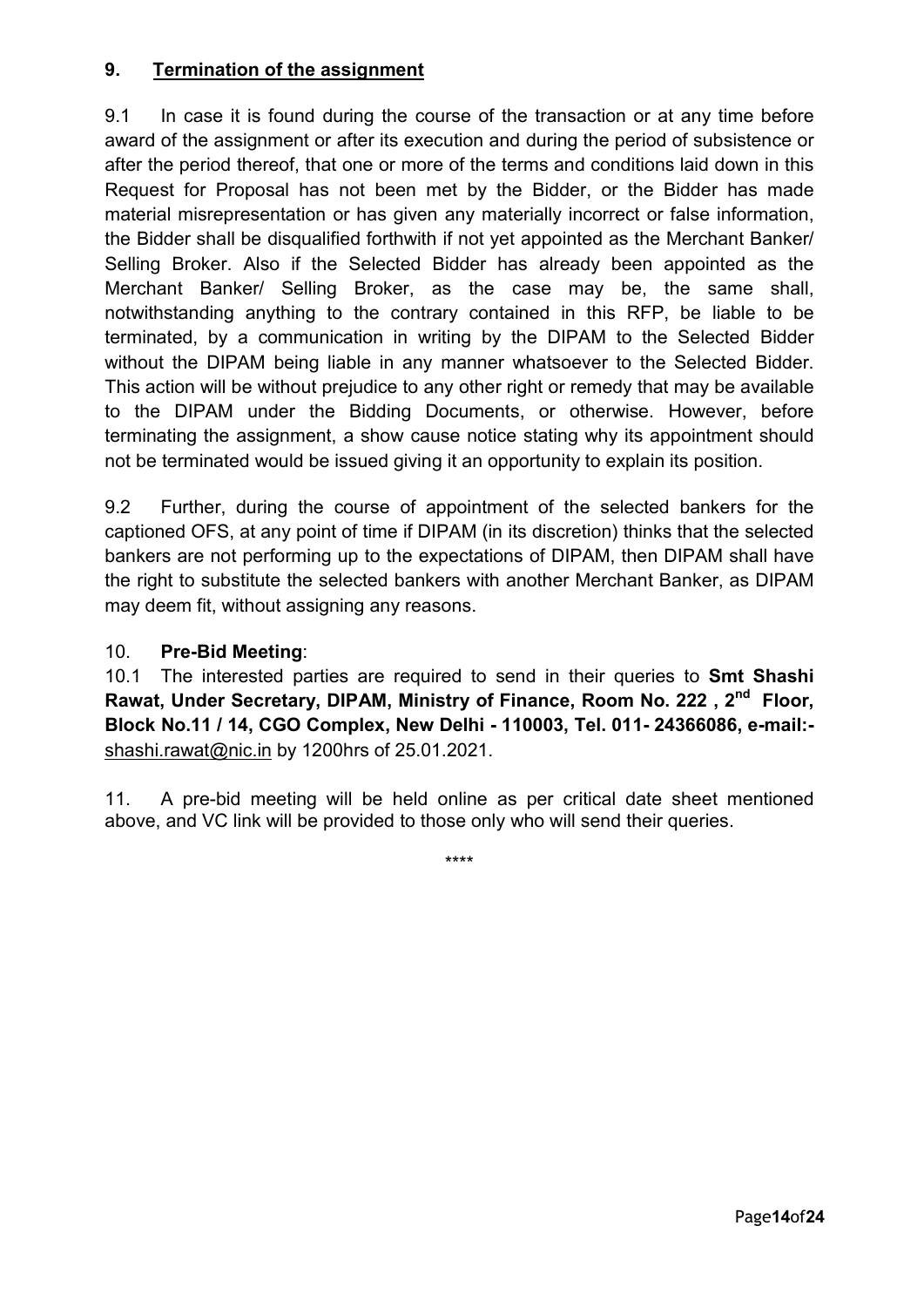## Instructions for Online Bid Submission:

The bidders are required to submit soft copies of their bids electronically on the CPP Portal, using valid Digital Signature Certificates. The instructions given below are meant to assist the bidders in registering on the CPP Portal, prepare their bids in accordance with the requirements and submitting their bids online on the CPP Portal.

More information useful for submitting online bids on the CPP Portal may be obtained at: https://eprocure.gov.in/eprocure/app

#### **REGISTRATION**

- 1) Bidders are required to enroll on the e-Procurement module of the Central Public Procurement Portal (URL: https://eprocure.gov.in/eprocure/app) by clicking on the link "Online bidder Enrollment" on the CPP Portal which is free of charge.
- 2) As part of the enrolment process, the bidders will be required to choose a unique username and assign a password for their accounts.
- 3) Bidders are advised to register their valid email address and mobile numbers as part of the registration process. These would be used for any communication from the CPP Portal.
- 4) Upon enrolment, the bidders will be required to register their valid Digital Signature Certificate (Class III Certificates with signing key usage) issued by any Certifying Authority recognized by CCA India (e.g. Sify / nCode / eMudhra etc.), with their profile.
- 5) Only one valid DSC should be registered by a bidder. Please note that the bidders are responsible to ensure that they do not lend their DSC's to others which may lead to misuse.
- 6) Bidder then logs in to the site through the secured log-in by entering their user ID / password and the password of the DSC / e-Token.

## SEARCHING FOR TENDER DOCUMENTS

- 1) There are various search options built in the CPP Portal, to facilitate bidders to search active tenders by several parameters. These parameters could include Tender ID, Organization Name, Location, Date, Value, etc. There is also an option of advanced search for tenders, wherein the bidders may combine a number of search parameters such as Organization Name, Form of Contract, Location, Date, Other keywords etc. to search for a tender published on the CPP Portal.
- 2) Once the bidders have selected the tenders they are interested in, they may download the required documents / tender schedules. These tenders can be moved to the respective 'My Tenders' folder. This would enable the CPP Portal to intimate the bidders through SMS / e-mail in case there is any corrigendum issued to the tender document.
- 3) The bidder should make a note of the unique Tender ID assigned to each tender, in case they want to obtain any clarification / help from the Helpdesk.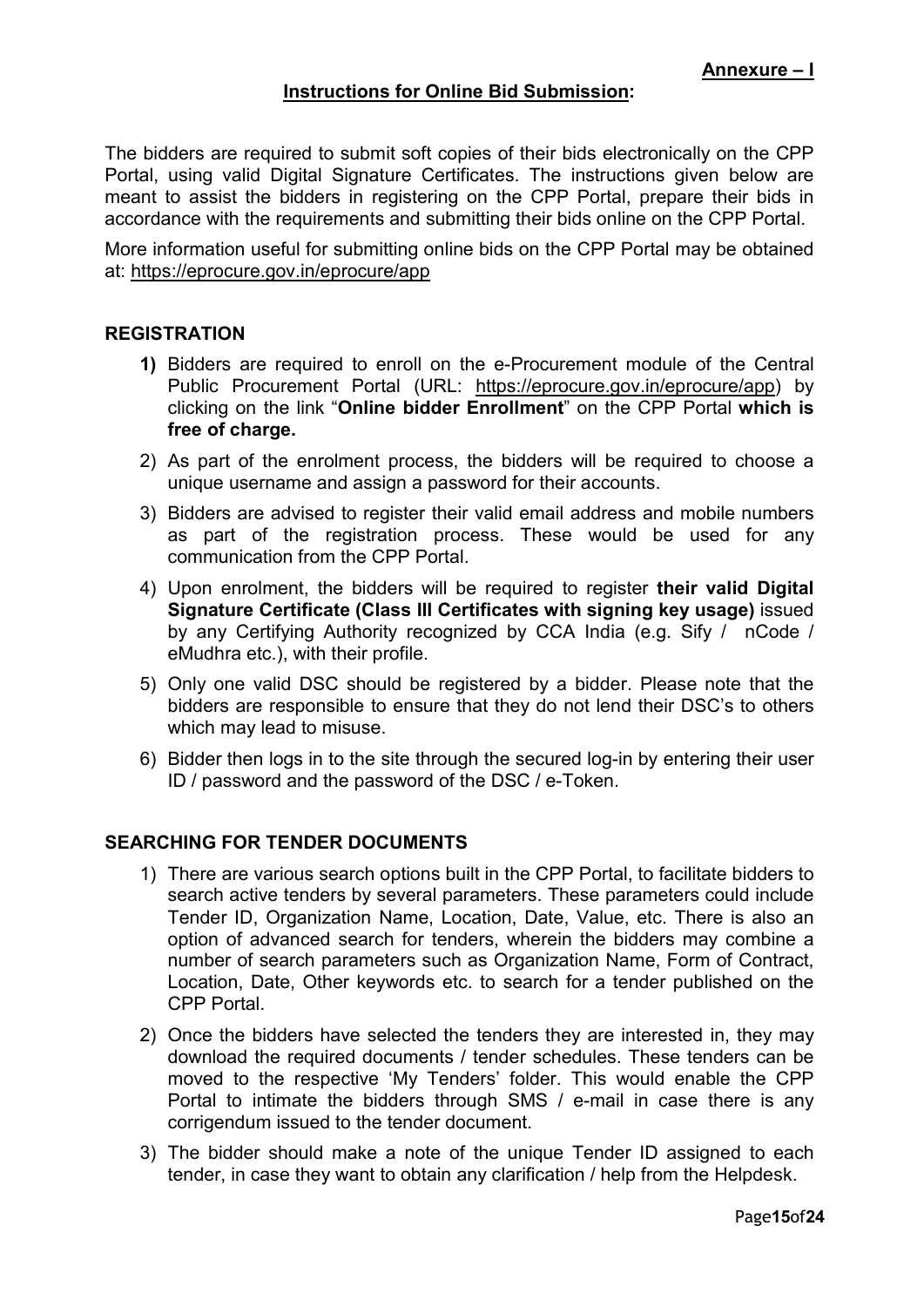#### PREPARATION OF BIDS

- 1) Bidder should take into account any corrigendum published on the tender document before submitting their bids.
- 2) Please go through the tender advertisement and the tender document carefully to understand the documents required to be submitted as part of the bid. Please note the number of covers in which the bid documents have to be submitted, the number of documents - including the names and content of each of the document that need to be submitted. Any deviations from these may lead to rejection of the bid.
- 3) Bidder, in advance, should get ready the bid documents to be submitted as indicated in the tender document / schedule and generally, they can be in PDF / XLS / RAR / DWF/JPG formats. Bid documents may be scanned with 100 dpi with black and white option which helps in reducing size of the scanned document.
- 4) To avoid the time and effort required in uploading the same set of standard documents which are required to be submitted as a part of every bid, a provision of uploading such standard documents (e.g. PAN card copy, annual reports, auditor certificates etc.) has been provided to the bidders. Bidders can use "My Space" or ''Other Important Documents'' area available to them to upload such documents. These documents may be directly submitted from the "My Space" area while submitting a bid, and need not be uploaded again and again. This will lead to a reduction in the time required for bid submission process.

#### SUBMISSION OF BIDS

- 1) Bidder should log into the site well in advance for bid submission so that they can upload the bid in time i.e. on or before the bid submission time. Bidder will be responsible for any delay due to other issues.
- 2) The bidder has to digitally sign and upload the required bid documents one by one as indicated in the tender document.
- 3) Bidder has to select the payment option as "offline" to pay the tender fee / EMD as applicable and enter details of the instrument.
- 4) Bidder should prepare the EMD as per the instructions specified in the tender document. The original should be posted/couriered/given in person to the concerned official, latest by the last date of bid submission or as specified in the tender documents. The details of the DD/any other accepted instrument, physically sent, should tally with the details available in the scanned copy and the data entered during bid submission time. Otherwise the uploaded bid will be rejected.
- 5) Bidders are requested to note that they should necessarily submit their financial bids in the format provided and no other format is acceptable. If the price bid has been given as a standard BoQ format with the tender document, then the same is to be downloaded and to be filled by all the bidders. Bidders are required to download the BoQ file, open it and complete the white coloured (unprotected) cells with their respective financial quotes and other details (such as name of the bidder). No other cells should be changed. Once the details have been completed, the bidder should save it and submit it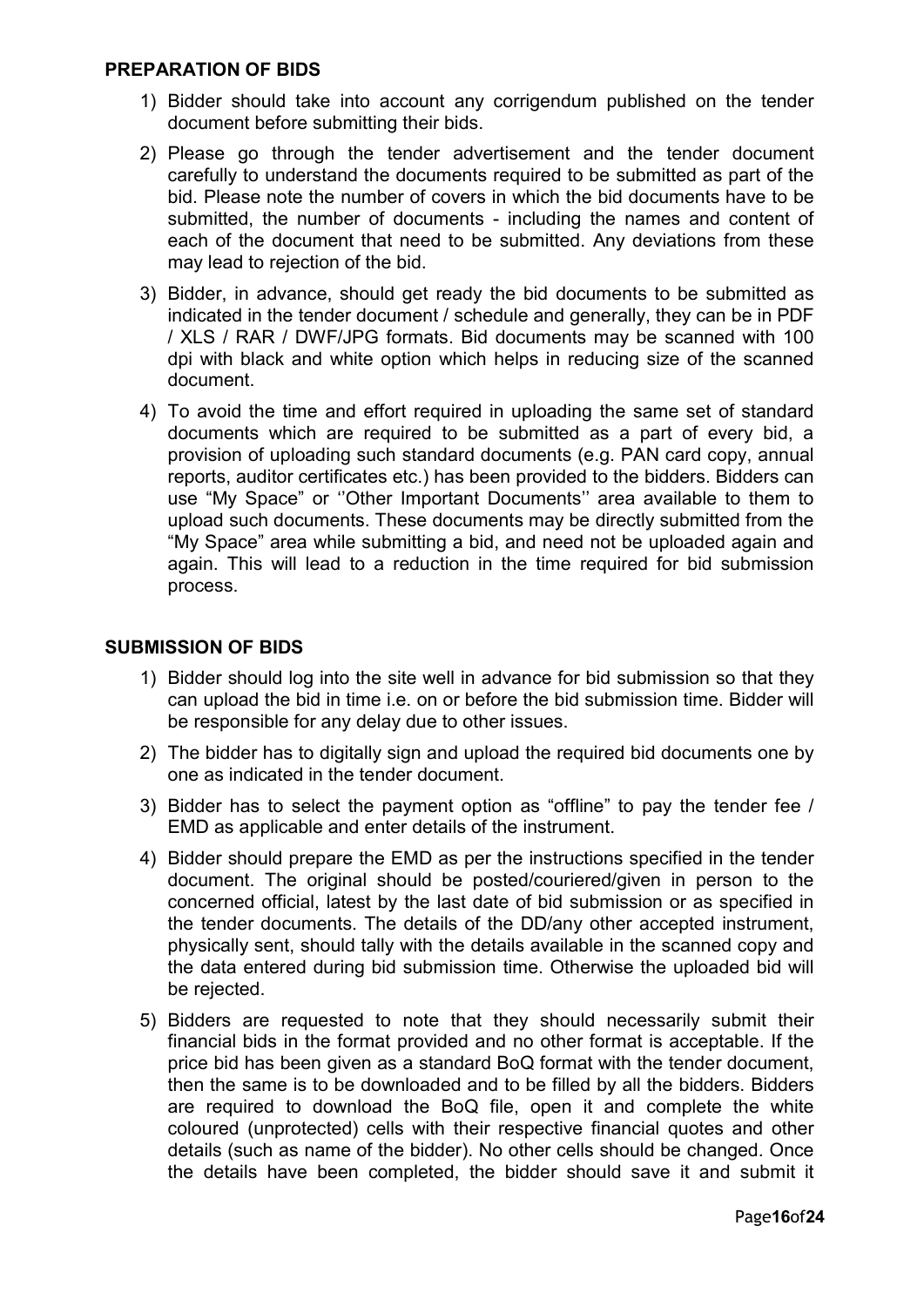online, without changing the filename. If the BoQ file is found to be modified by the bidder, the bid will be rejected.

- 6) The server time (which is displayed on the bidders' dashboard) will be considered as the standard time for referencing the deadlines for submission of the bids by the bidders, opening of bids etc. The bidders should follow this time during bid submission.
- 7) All the documents being submitted by the bidders would be encrypted using PKI encryption techniques to ensure the secrecy of the data. The data entered cannot be viewed by unauthorized persons until the time of bid opening. The confidentiality of the bids is maintained using the secured Socket Layer 128 bit encryption technology. Data storage encryption of sensitive fields is done.Any bid document that is uploaded to the server is subjected to symmetric encryption using a system generated symmetric key. Further this key is subjected to asymmetric encryption using buyers/bid openers public keys. Overall, the uploaded tender documents become readable only after the tender opening by the authorized bid openers.
- 8) The uploaded tender documents become readable only after the tender opening by the authorized bid openers.
- 9) Upon the successful and timely submission of bids (i.e. after Clicking "Freeze Bid Submission" in the portal), the portal will give a successful bid submission message & a bid summary will be displayed with the bid no. and the date & time of submission of the bid with all other relevant details.
- 10) The bid summary has to be printed and kept as an acknowledgement of the submission of the bid. This acknowledgement may be used as an entry pass for any bid opening meetings.

## ASSISTANCE TO BIDDERS

- 1) Any queries relating to the tender document and the terms and conditions contained therein should be addressed to the Tender Inviting Authority for a tender or the relevant contact person indicated in the tender.
- 2) Any queries relating to the process of online bid submission or queries relating to CPP Portal in general may be directed to the 24x7 CPP Portal Helpdesk.

\*\*\*\*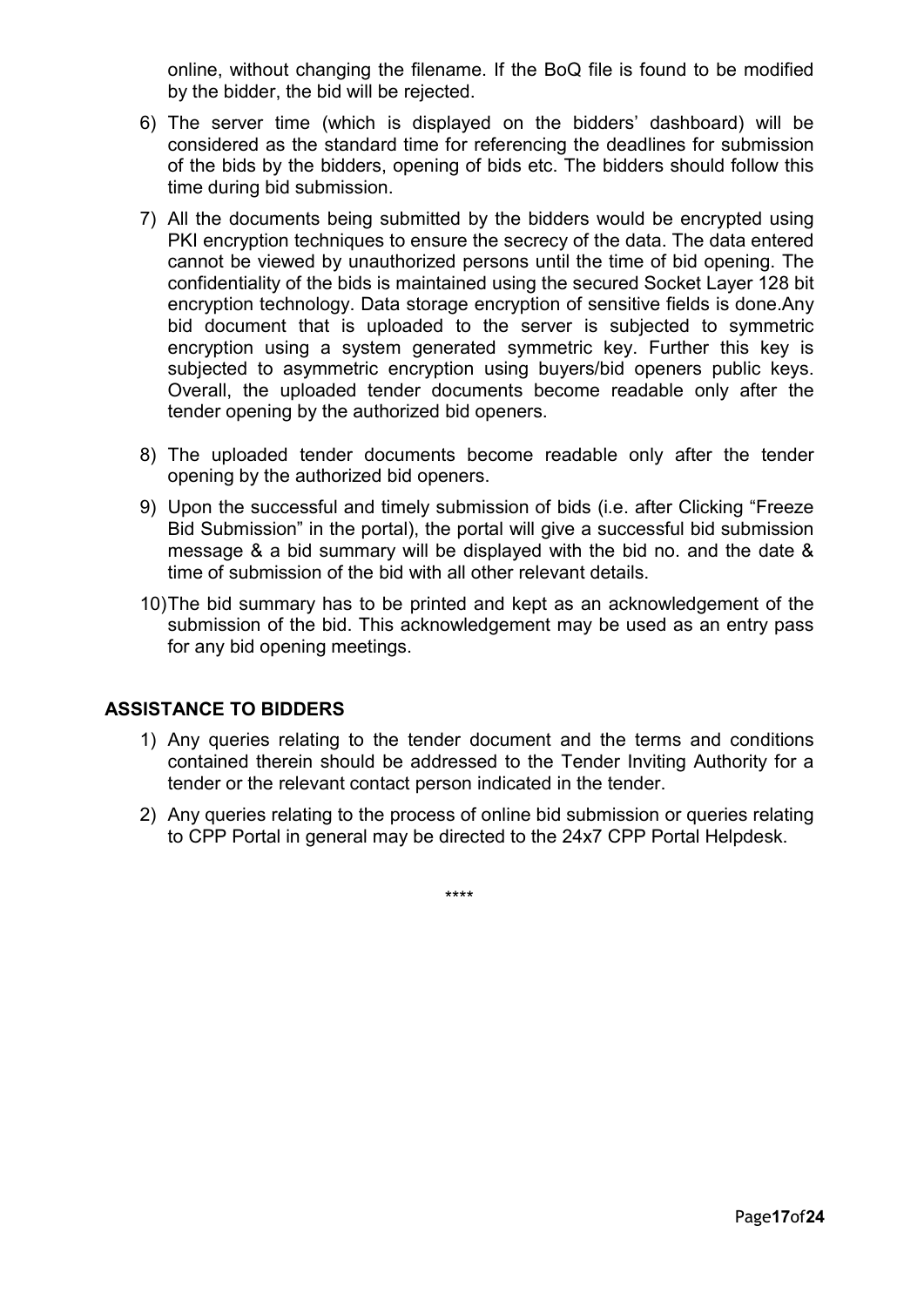#### No.5/3/2011-Policy Government of India Ministry of Finance Department of Disinvestment

Block 14, CGO Complex, Lodhi Road, New Delhi- 110003 Dated the  $8<sup>th</sup>$  June, 2011

## OFFICE MEMORANDUM

#### Subject: Guidelines for qualification of Merchant Banker(s) for disinvestment process.

In order to inspire public confidence in the selection of Merchant Banker(s) through competitive bidding, the Government had framed comprehensive and transparent guidelines defining the criteria for their selection. In addition to using a set of criteria like sector experience, knowledge, commitment etc., additional criteria for qualification/disqualification of the parties to act as Merchant Banker(s) to the Government for disinvestment transactions were prescribed by the Department of Disinvestment vide its O.M. No. 5/3/2011 – Policy dated 2.5.2011.

2. In supersession of the above-mentioned O.M. of this Department, the revised criteria for qualification/disqualification of the parties to act as Merchant Banker(s) for disinvestment transactions would be as under:

- (a) Any conviction by a Court of Law or indictment/adverse order by a regulatory authority for a grave offence against the Merchant Banker concern or its sister concern would constitute a disqualification. Grave offence would be defined to be of such a nature that it outrages the moral sense of the community. The decision in regard to the nature of offence would be taken on a case-to-case basis after considering the facts of the case and relevant legal principles by the Government. Similarly, the decision in regard to the relationship between the sister concerns would be taken based on relevant facts and after examining whether the two concerns are substantially controlled by the same person/persons.
- (b) In case such a disqualification takes place, after the entity has already been appointed as Merchant Banker, the party would be under an obligation to withdraw voluntarily from the disinvestment process, failing which the Government would have the liberty to terminate the appointment/contract.
- (c) Disqualification shall continue for a period that Government deems appropriate.
- (d) Any entity, which is disqualified from participating in the disinvestment process, would not be allowed to remain associated with it or get associated merely because it has preferred an appeal against the order based on which it has been disqualified. The mere pendency of appeal will have no effect on the disqualification.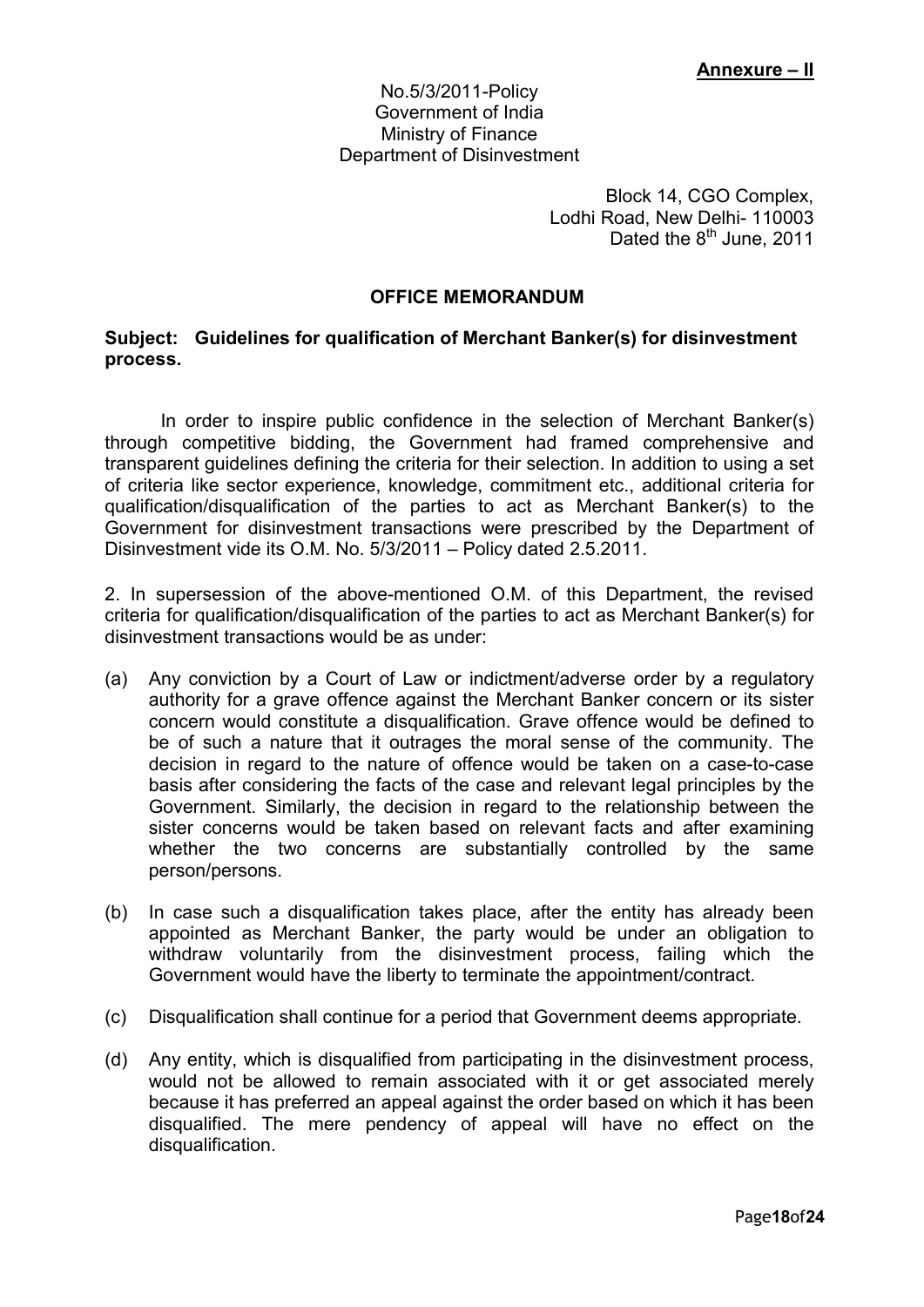- (e) The disqualification criteria would come into effect immediately and would apply to all the Merchant Bankers already appointed by the Government for various disinvestment transactions, which have not yet been completed.
- (f) Before disqualifying a concern, a Show Cause Notice why it should not be disqualified would be issued to it and it would be given an opportunity to explain its position.
- (g) Henceforth, these criteria will be prescribed in the advertisements seeking Expressions of Interest (EOI) from the interested parties to act as Merchant Banker. Further, the interested parties shall be required to provide with their EOI an undertaking to the effect that no investigation by a regulatory authority is pending against them. In case any investigation is pending against the concern or its sister concern or against the CEO or any of its Directors/Managers/Employees, full details of such investigation including the name of the investigating agency, the charge/offence for which the investigation has been launched, name and designation of persons against whom the investigation has been launched and other relevant information should be disclosed, to the satisfaction of the Government. For other criteria also, similar undertaking will be obtained along with EOI. They would also have to give an undertaking that if they are disqualified as per the prescribed criteria, at any time before the transaction is completed, they would be required to inform the Government of the same and voluntarily withdraw from the assignment.
- (h) The interested parties would also be required to submit a list of or disclose any mandated transactions which are in the same line of business as that of the company (being disinvested) in respect of any transaction of same nature as the transaction for which the Government and/or the Company (being disinvested) is proposing to select or have appointed the Merchant Bankers and confirm in writing that there exists no conflict of interest as on the date of submitting their proposal for appointment/ their appointment as Merchant Bankers in handling of the transaction and that, in future, if such a conflict of interest arises, the Merchant Banker would immediately intimate the Government/Company (being disinvested) of the same.

The Government/Company (being disinvested) shall at its sole discretion after providing due and reasonable opportunity decide whether such future conflict of interest shall materially adversely affect the interest of the Government and the Company (being disinvested) in relation to the transaction and shall be entitled to grant the consent to the Merchant Banker to continue as Merchant Banker or terminate the appointment of the Merchant Banker. For disinvestment purposes, conflict of interest is defined to include engaging in any activity or business by the Merchant Banker in association with any third Party, during the engagement, which would or may be reasonably expected to, directly or indirectly, materially adversely affect the interest of Government of India and/ or the Company (being disinvested) in relation to the transaction, and in respect of which the Merchant Banker has or may obtain any proprietary or confidential information during the engagement, that, if known to any other client of the Merchant Banker, could be used in any manner by such client to the material disadvantage of Government of India and/ or the Company (being disinvested) in the transaction.

Page19of24 (i) The conflict of interest would be deemed to have arisen if any Merchant Banker in respect of the transaction is appointed by a third party for advising or acting on behalf of or associated with any other person or entity (including any company,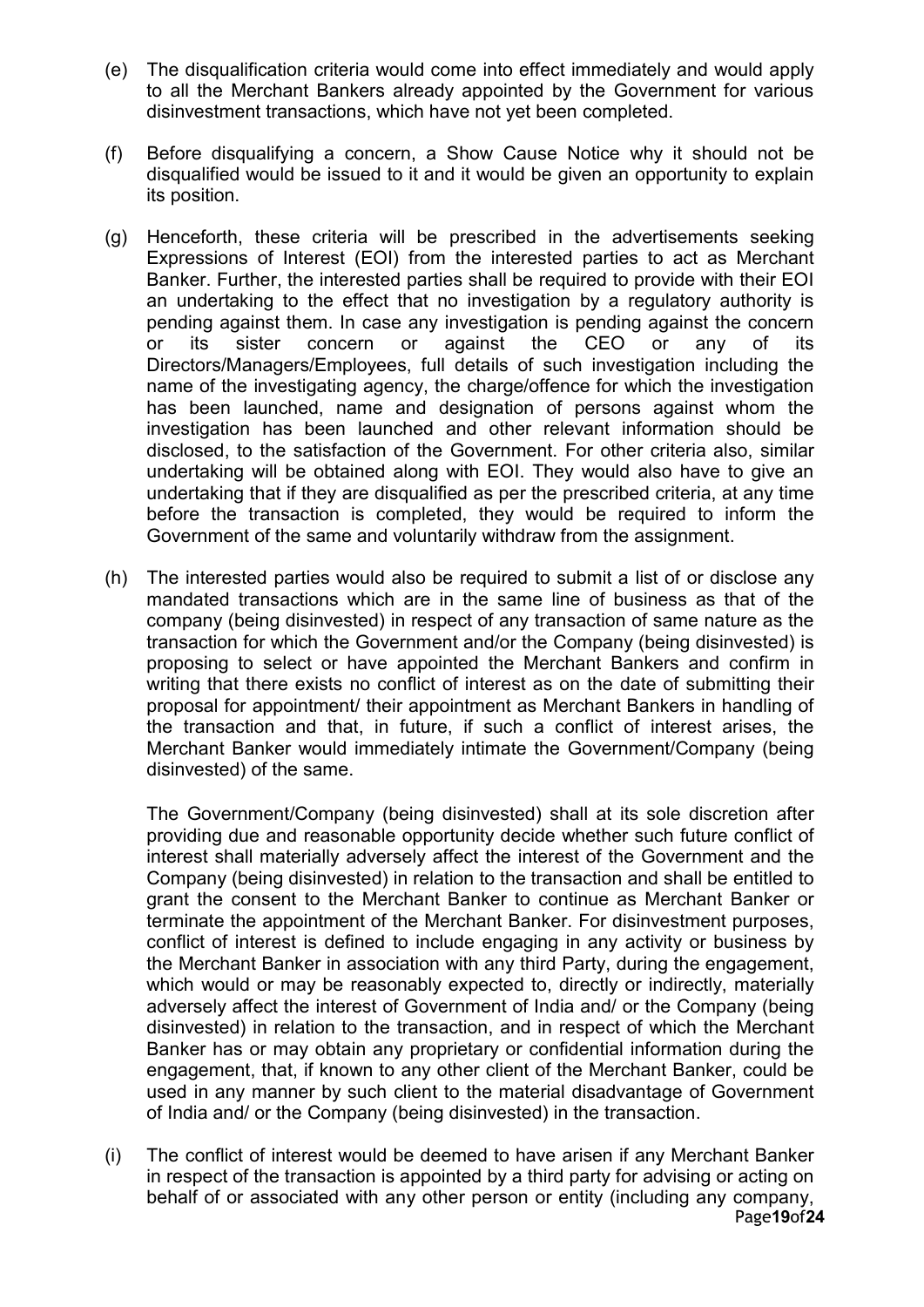partnership, proprietary concern or individual or an HUF or association of persons or body of individuals) which is engaged in the same line of business as that of the Company(being disinvested), in respect of any transaction of same nature as the transaction for which the Government and/or the Company (being disinvested) is proposing to select or have appointed the Merchant Banker. Further, the decision of the Government/Company (being divested) as to whether such other person or entity is engaged in the same line of business as that of the Company being disinvested, shall be final and binding on the Merchant Banker.

- (j) The conflict of interest would also be deemed to have arisen if any Merchant Banker firm/ concern has any professional or commercial relationship with any bidding firm/ concern for the same disinvestment transaction during the pendency of such transaction. In this context, both Merchant Banker firm and bidding firm would mean the distinct and separate legal entities and would not include their sister concern, group concern or affiliates etc. The professional or commercial relationship is defined to include acting on behalf of the bidder or undertaking any assignment for the bidder of any nature, whether or not directly related to disinvestment transaction. (This clause is applicable in strategic sale only).
- (k) The interested parties would also be required to give information and disclose that as on the date of submitting their proposal for appointment/ their appointment as Merchant Bankers in respect of the transaction, they are advising or acting on behalf of or associated with any other person or entity (including any company, partnership, proprietary concern or individual or an HUF or association of persons or body of individuals) which is engaged in the same line of business as that of the Company (being disinvested), in respect of any transaction of same nature as the transaction for which the Government and/or the Company (being disinvested) is proposing to select or have appointed the Merchant Banker.

- In the event the Merchant Banker fails to disclose that it is advising or acting on behalf of or associated with any other person or entity which is engaged in the same line of business as that of the Company (being disinvested), in respect of any transaction of same nature as the transaction for which the Government and/ or the Company (being disinvested) is proposing to select or have appointed the Merchant Banker, at the time of giving the afore-mentioned undertaking, the Government/Company (being disinvested) shall be entitled to terminate their appointment. Before terminating the appointment, a show cause notice stating why its appointment should not be terminated would be issued giving it an opportunity to explain its position.

(l) For a period commencing from the date of appointment of the Merchant Banker till the completion of the transaction, the Merchant Banker shall keep the Company/ Government informed of any mandate/contract entered into to advise or act on behalf of or associate itself with, any other person or entity (including any company, partnership, proprietary concern or individual or an HUF or association of persons or body of individuals) which is engaged in the same line of business as that of the Company being disinvested, in respect of any transaction of same nature as the transaction in respect of which the Merchant Banker has been appointed as the Merchant Banker. Provided that, if six months or more have elapsed from the date of appointment as Merchant Banker to the government disinvestment transaction, the Merchant Banker would normally be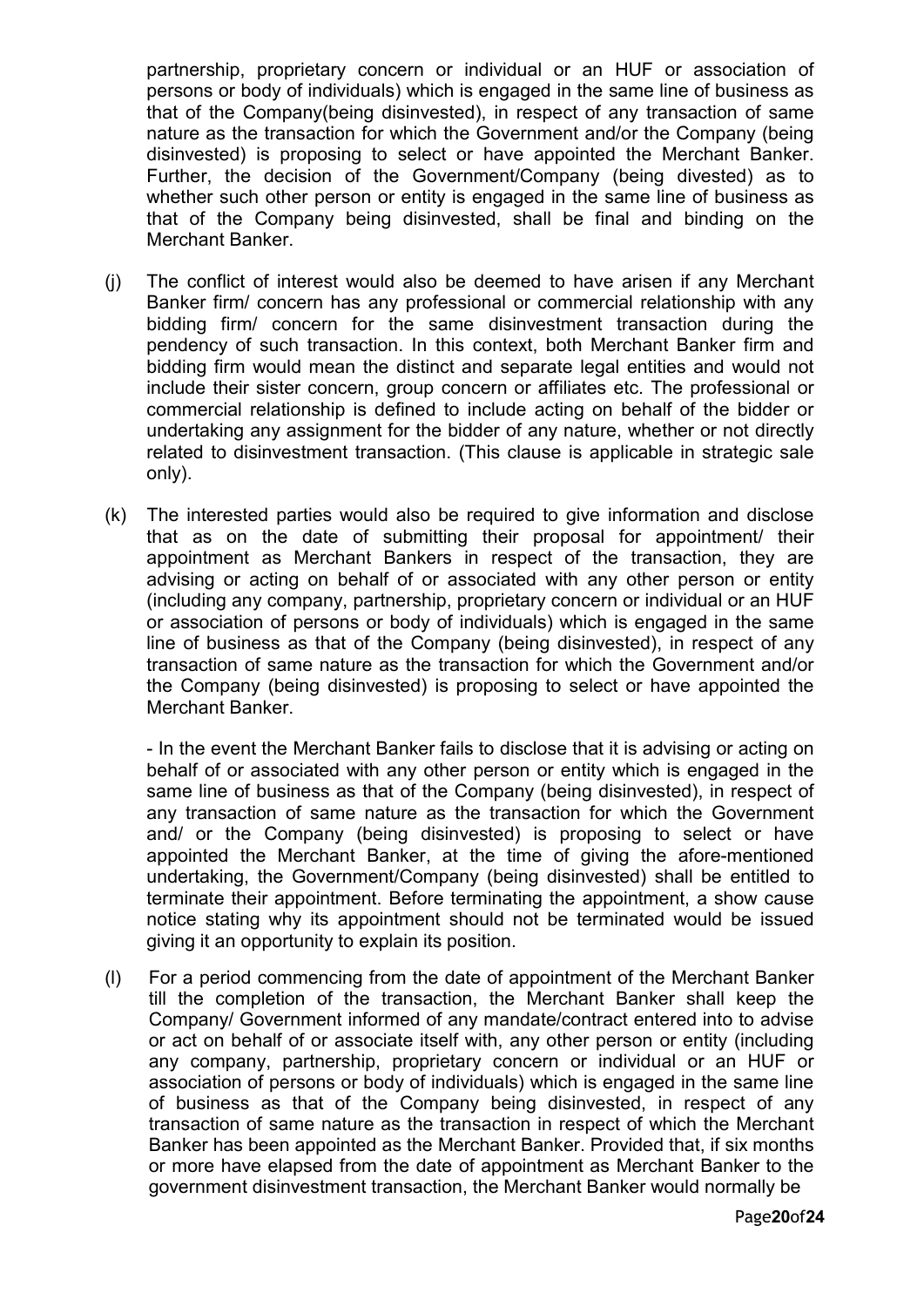- (m) permitted by the Government/Company (being disinvested), save for exigent circumstances. The decision of the Government/Company (being disinvested) in this regard shall be final and binding on the Merchant Banker. Further, the decision of the Government/Company (being divested) as to whether such other person or entity is engaged in the same line of business as that of the Company being disinvested, shall be final and binding on the Merchant Banker.
- (n) For the purpose of clauses (k) and (l) above, the 'nature' of transaction may include, but not be limited to, a capital market transaction which in turn could include, but not be limited to, a domestic offering of shares or any other security, whether by way of initial public offer or further public offer or qualified institutions placement or issue of IDRs or by any other manner, as well as the international offering of securities, whether by way of issue of ADRs, GDRs or FCCBs or by any other manner.
- (o) In the event the Merchant Banker fails to obtain the prior written consent of the Government/Company (being disinvested) as aforesaid, the Government/ Company (being disinvested) shall be entitled to terminate the appointment of the Merchant Banker. Before terminating the appointment, a show cause notice stating why its appointment should not be terminated would be issued to the Merchant Banker giving it an opportunity to explain its position.

(V.P. Gupta) Deputy Secretary to the Government of India Tel: 2436 8036

To,

All Ministries/ Departments of the Government of India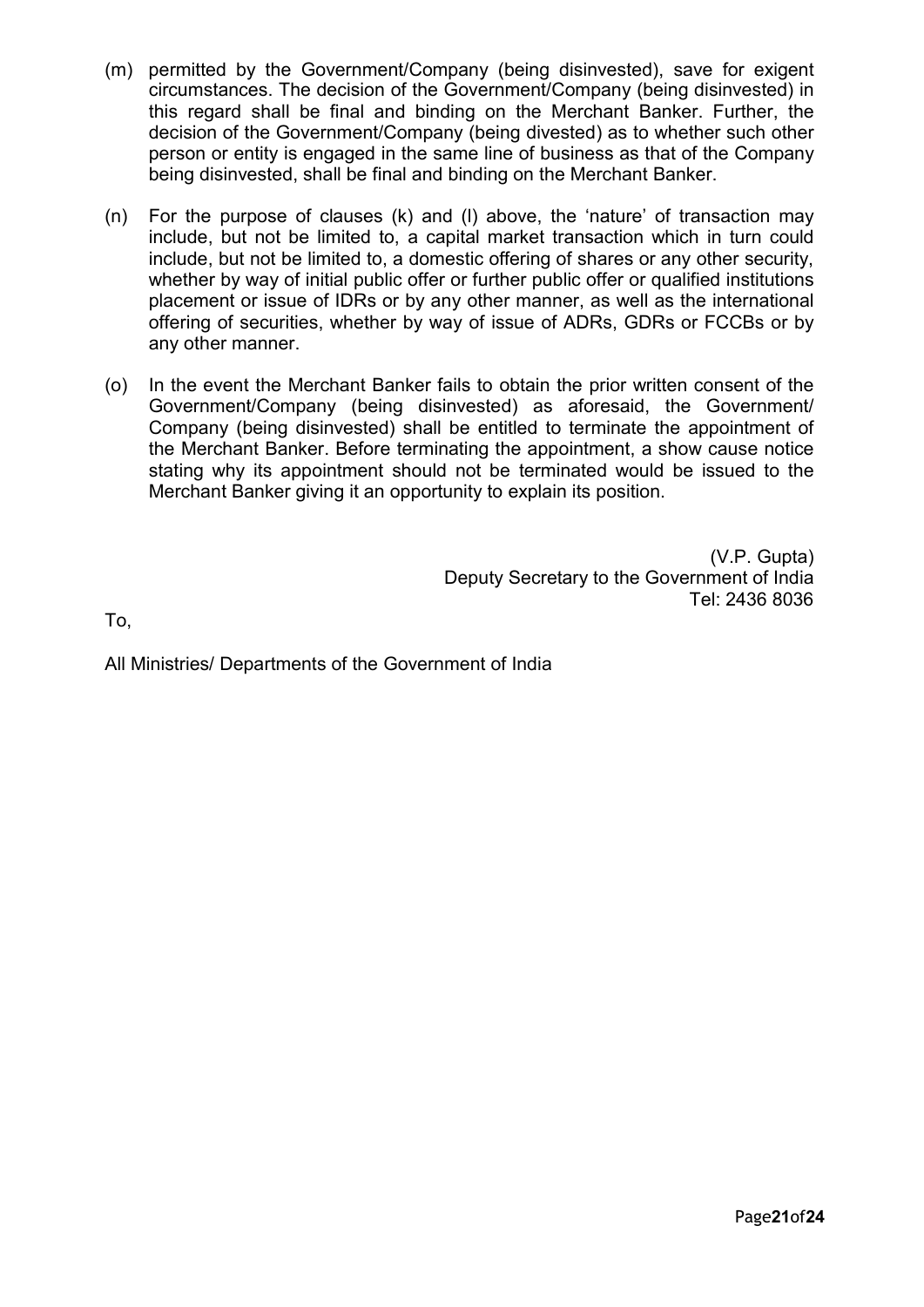## FORMAT OF UNCONDITIONAL BID ON THE LETTERHEAD OF THE BIDDER

This is to certify that the fee quoted by us for engagement as Merchant Banker for disinvestment in TATA COMMUNICATIONLIMITED (TCL) through "OFS/Sale of SP" is in accordance with the terms and conditions laid down in the Request for Proposals displayed on the website of the Department of Investment and Public Asset Management and is unconditional.

Seal with signatures of authorized signatory of the Merchant Banker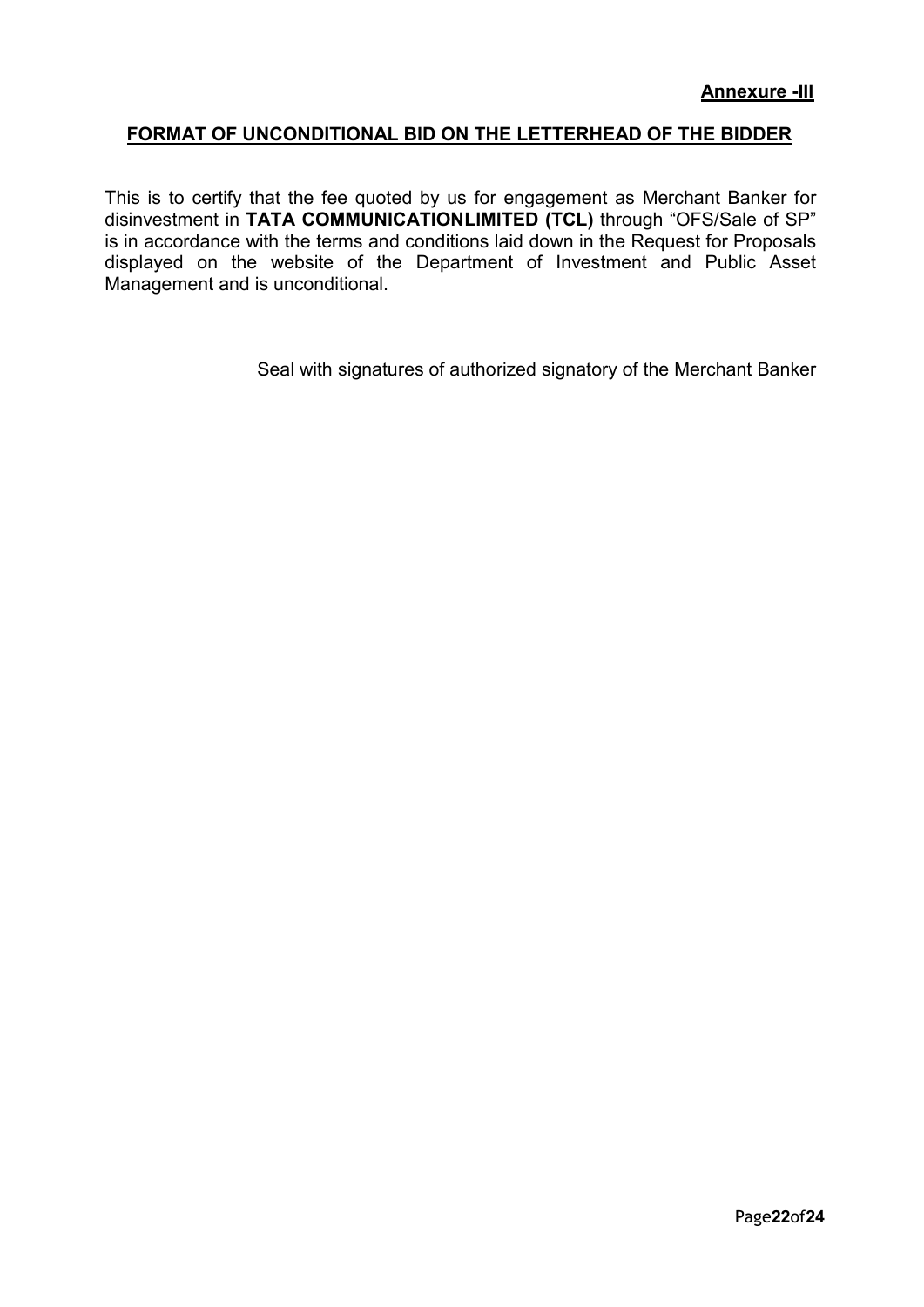## Annexure-IV

## RFP CONDITIONS/TENDER ACCEPTANCE LETTER (To be given on Company Letter Head)

de de la contradición de la contradición de la contradición de la contradición de la contradición de la contra

To,

 $\overline{\phantom{a}}$  , which is a set of the set of the set of the set of the set of the set of the set of the set of the set of the set of the set of the set of the set of the set of the set of the set of the set of the set of th

Sub: Acceptance of Terms & Conditions of Request for Proposal (RFP)

RFP Reference No: \_\_\_\_\_\_\_\_\_\_\_\_\_\_\_\_\_\_\_\_\_\_\_\_

 $\overline{\phantom{a}}$  , and the contribution of the contribution of the contribution of the contribution of the contribution of the contribution of the contribution of the contribution of the contribution of the contribution of the  $\overline{\phantom{a}}$  , and the contribution of the contribution of the contribution of the contribution of the contribution of the contribution of the contribution of the contribution of the contribution of the contribution of the

 $\mathcal{L}_\mathcal{L} = \mathcal{L}_\mathcal{L} = \mathcal{L}_\mathcal{L} = \mathcal{L}_\mathcal{L} = \mathcal{L}_\mathcal{L} = \mathcal{L}_\mathcal{L} = \mathcal{L}_\mathcal{L} = \mathcal{L}_\mathcal{L} = \mathcal{L}_\mathcal{L} = \mathcal{L}_\mathcal{L} = \mathcal{L}_\mathcal{L} = \mathcal{L}_\mathcal{L} = \mathcal{L}_\mathcal{L} = \mathcal{L}_\mathcal{L} = \mathcal{L}_\mathcal{L} = \mathcal{L}_\mathcal{L} = \mathcal{L}_\mathcal{L}$ 

Name of RFP / Work: -

\_\_\_\_\_\_\_\_\_\_\_\_\_\_\_\_\_\_\_\_\_\_\_\_\_

Dear Sir,

1. I/ We have downloaded / obtained the RFP document(s) for the above mentioned 'Subject of RFP/Work' from the web site(s) namely:

as per your advertisement, given in the above-mentioned website(s).

 $\mathcal{L}_\text{max}$  , and the contract of the contract of the contract of the contract of the contract of the contract of the contract of the contract of the contract of the contract of the contract of the contract of the contr

2. I / We hereby certify that I/we have read the entire terms and conditions of the tender documents from Page No. \_\_\_\_\_\_\_ to \_\_\_\_\_\_ (including all documents like annexure(s), schedule(s), etc .,), which form part of the contract agreement and I / we shall abide hereby by the terms/conditions/clauses contained therein.

3. The corrigendum(s) issued from time to time by your department/ organisation too has also been taken into consideration while submitting this acceptance letter.

4. I / We hereby unconditionally accept the tender conditions of above mentioned tender document(s) / corrigendum(s) in its totality / entirety.

5. I / We do hereby declare that our Firm has not been blacklisted/ debarred by any Govt. Department/Public sector undertaking.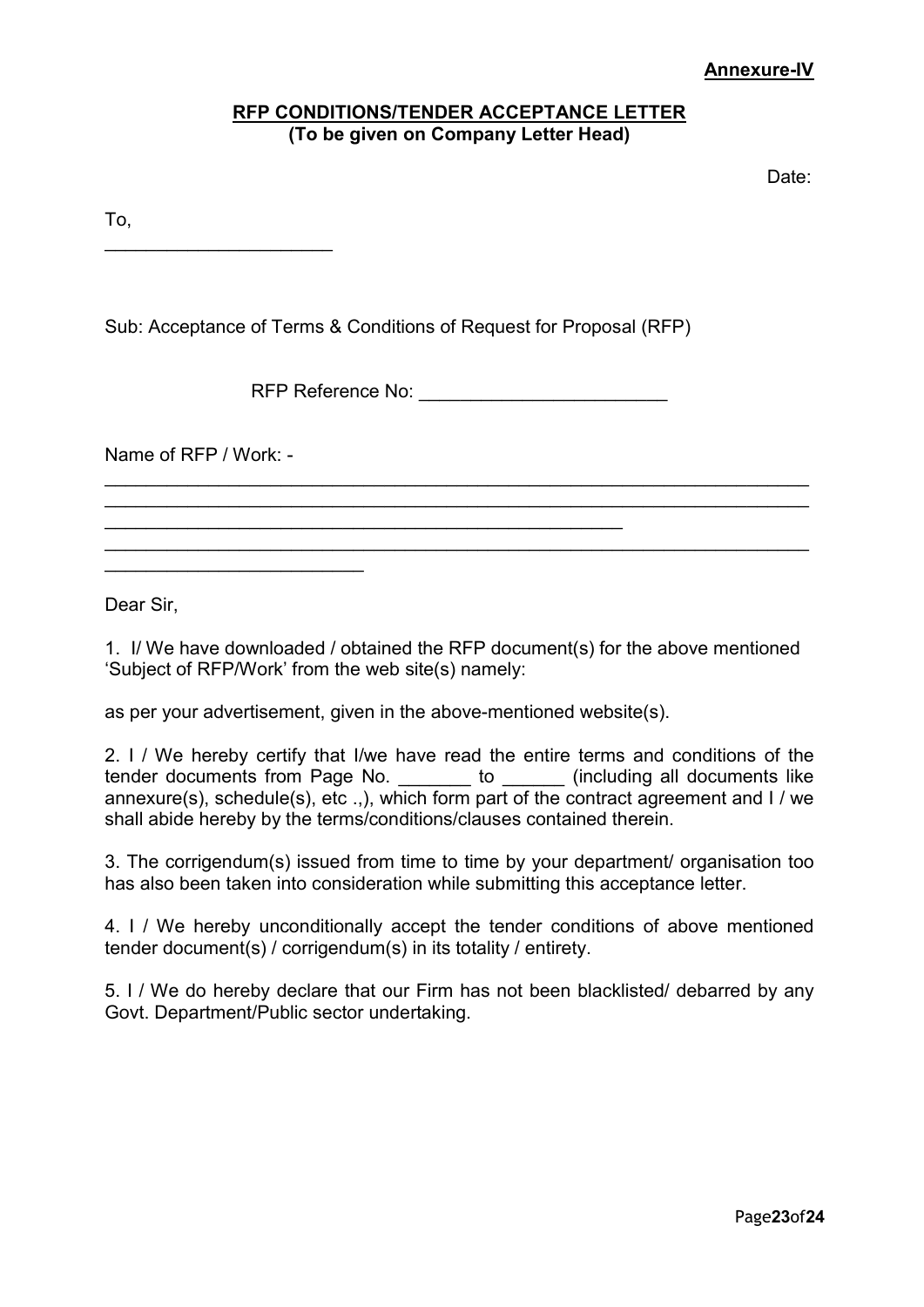6. I / We certify that all information furnished by our Firm is true & correct and if the information is found to be incorrect/untrue or found violated, then your department/ organisation shall without giving any notice or reason therefore or summarily reject the bid or terminate the contract, without prejudice to any other rights or remedy including the forfeiture of the full said earnest money deposit.

 $\overline{[}$ 

Yours Faithfully,

(Seal with signatures of authorized signatory of the Merchant Banker)